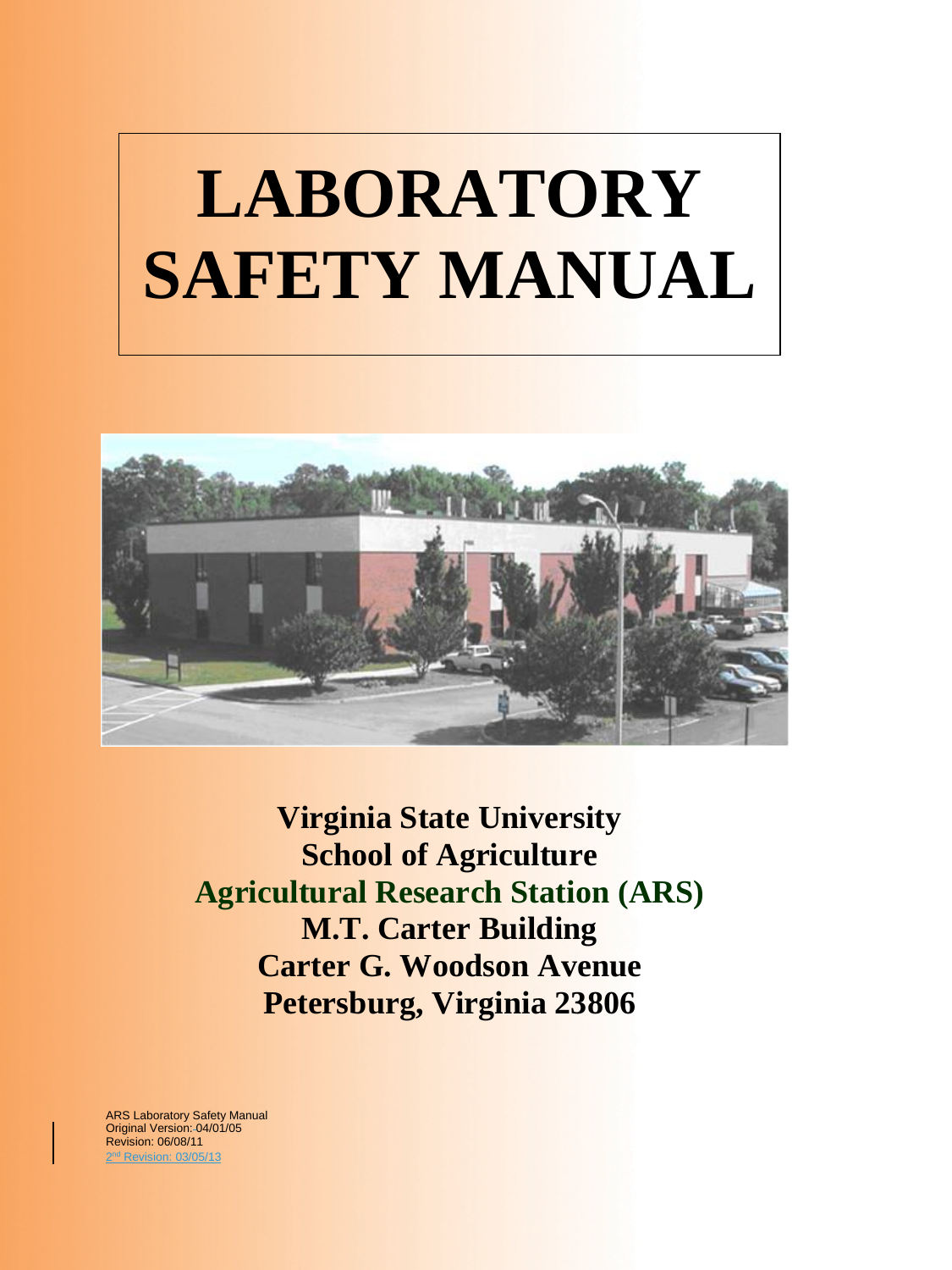Approvals:

Ulardi Me Wondi Mersie

 $36/13$ Date

Associate Dean and Director of Research

Michael Hickam

Safety Manager

 $\frac{3 - 06 - 13}{\text{Date}}$ 

tm

Jewell Hairston<br>Dean, School of Agriculture

 $\boldsymbol{\mathscr{L}}$ 

 $\frac{3/7/13}{\text{Date}}$ 

 $\frac{19 \text{ h} \cdot \text{m}}{2000}$ 

W. Weldon W. Hill Provost and Vice President for Academic Affairs

ARS Laboratory Safety Manual<br>Original Version: 04/01/05 Revision: 06/08/11 2<sup>nd</sup> Revision: 03/05/13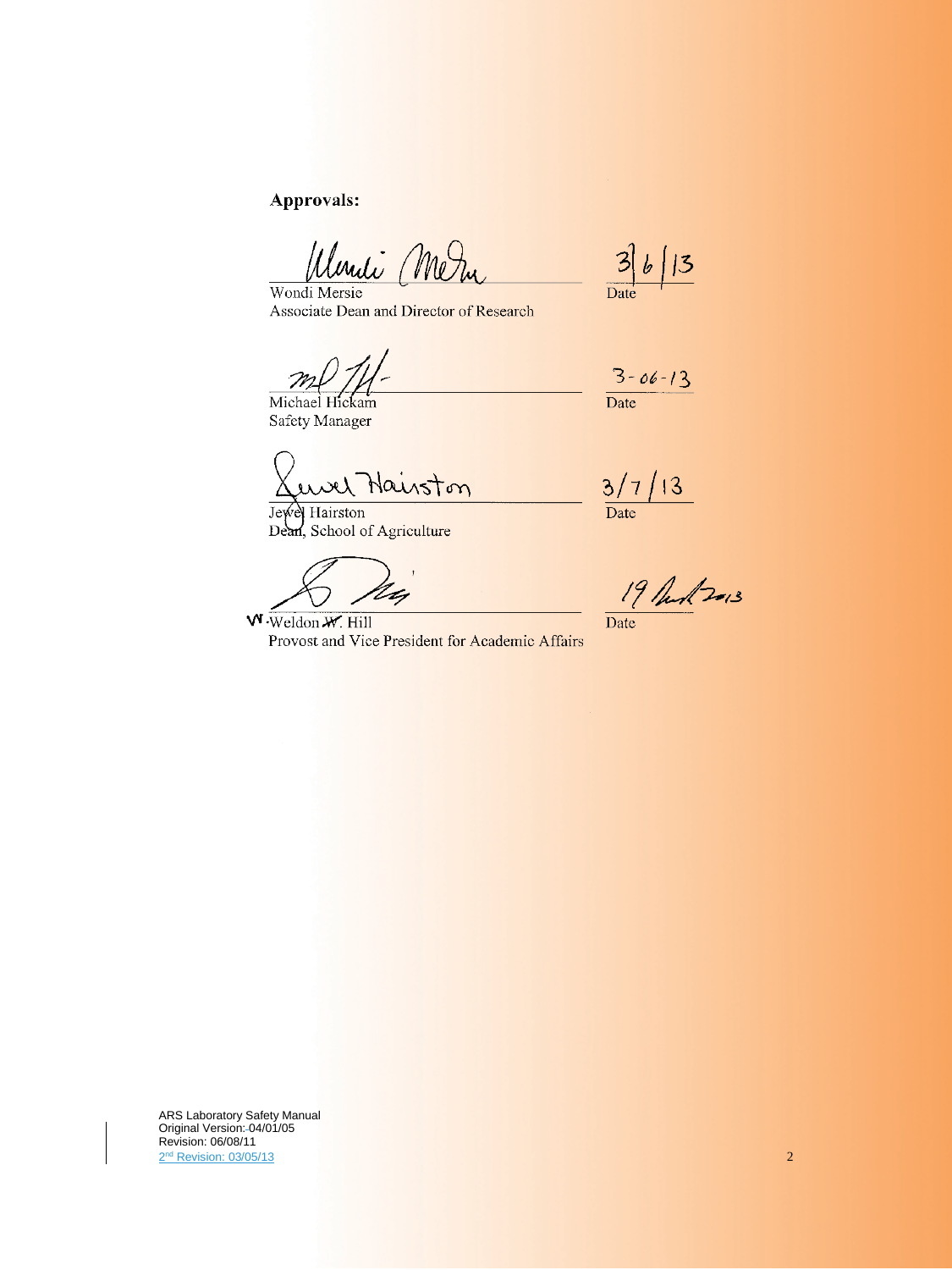## **Signature Page**

<span id="page-2-0"></span>The undersigned have read this Safety Plan and understand the requirements set forth in it. By signing this document, these individuals acknowledge their responsibility to follow the procedures outlined. The Laboratory Manager (PI) will initialize ascertaining the Safety Plan has been read by the individuals.

The annual review of this manual is mandatory for all laboratory workers and will be construed as training for all matters contained within.

| Name (Please Print) | Signature                                                                                                                                                                                                                            | Date | Title | PI Initial |
|---------------------|--------------------------------------------------------------------------------------------------------------------------------------------------------------------------------------------------------------------------------------|------|-------|------------|
|                     |                                                                                                                                                                                                                                      |      |       |            |
|                     | <u>The contract of the contract of the contract of the contract of the contract of the contract of the contract of the contract of the contract of the contract of the contract of the contract of the contract of the contract </u> |      |       |            |
|                     |                                                                                                                                                                                                                                      |      |       |            |
|                     |                                                                                                                                                                                                                                      |      |       |            |
|                     |                                                                                                                                                                                                                                      |      |       |            |
|                     |                                                                                                                                                                                                                                      | - -  |       |            |
|                     | <u> 1919 - An Aonaichte ann an Aonaich</u>                                                                                                                                                                                           |      |       |            |
|                     |                                                                                                                                                                                                                                      |      |       |            |
|                     |                                                                                                                                                                                                                                      |      |       |            |
|                     |                                                                                                                                                                                                                                      |      |       |            |
|                     | - -                                                                                                                                                                                                                                  |      |       |            |
|                     |                                                                                                                                                                                                                                      |      |       |            |
|                     |                                                                                                                                                                                                                                      |      |       |            |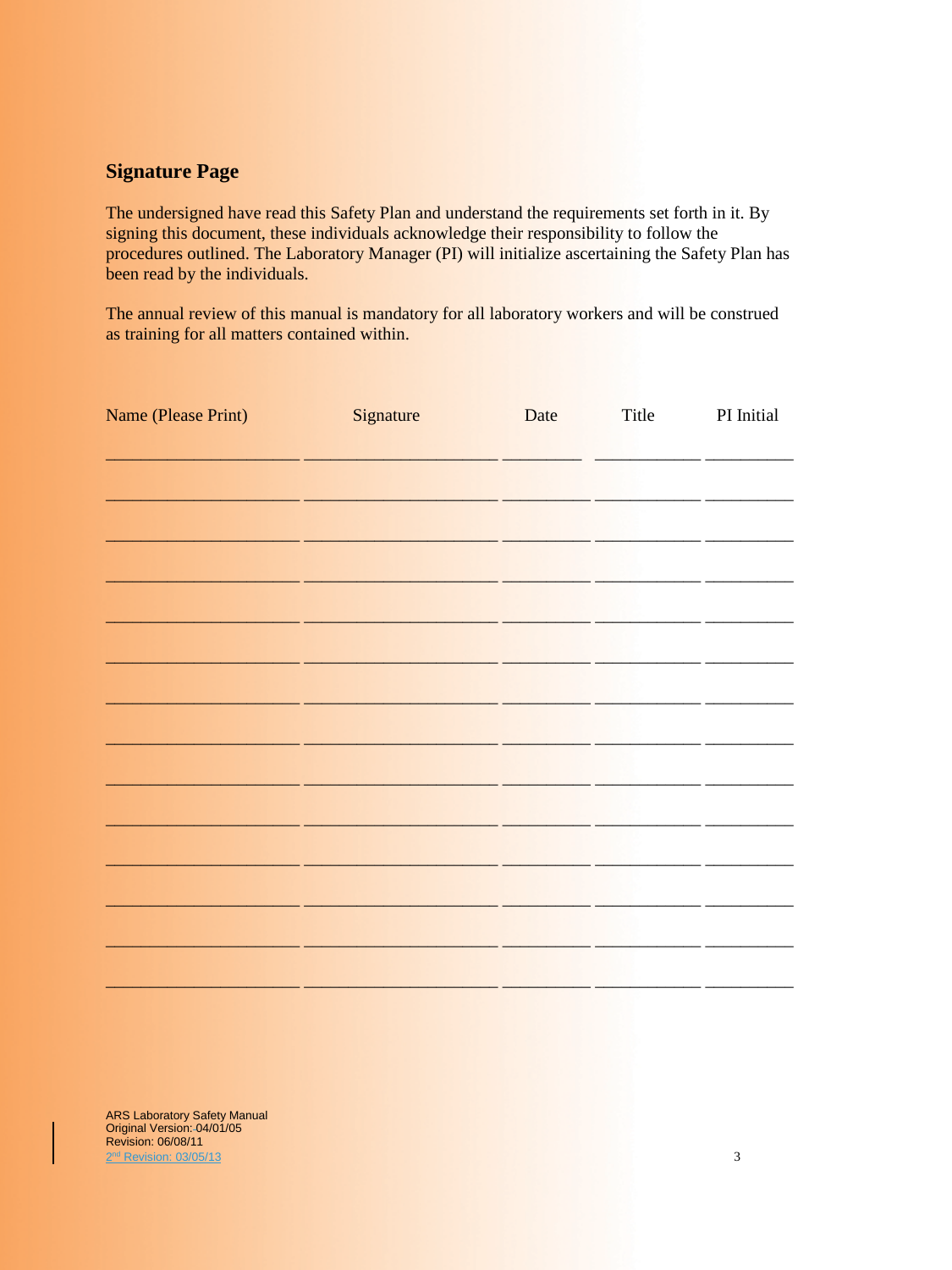|  |  |  | <b>Table of Contents</b> |
|--|--|--|--------------------------|
|--|--|--|--------------------------|

ARS Laboratory Safety Manual<br>Original Version: 04/01/05<br>Revision: 06/08/11 2<sup>nd</sup> Revision: 03/05/13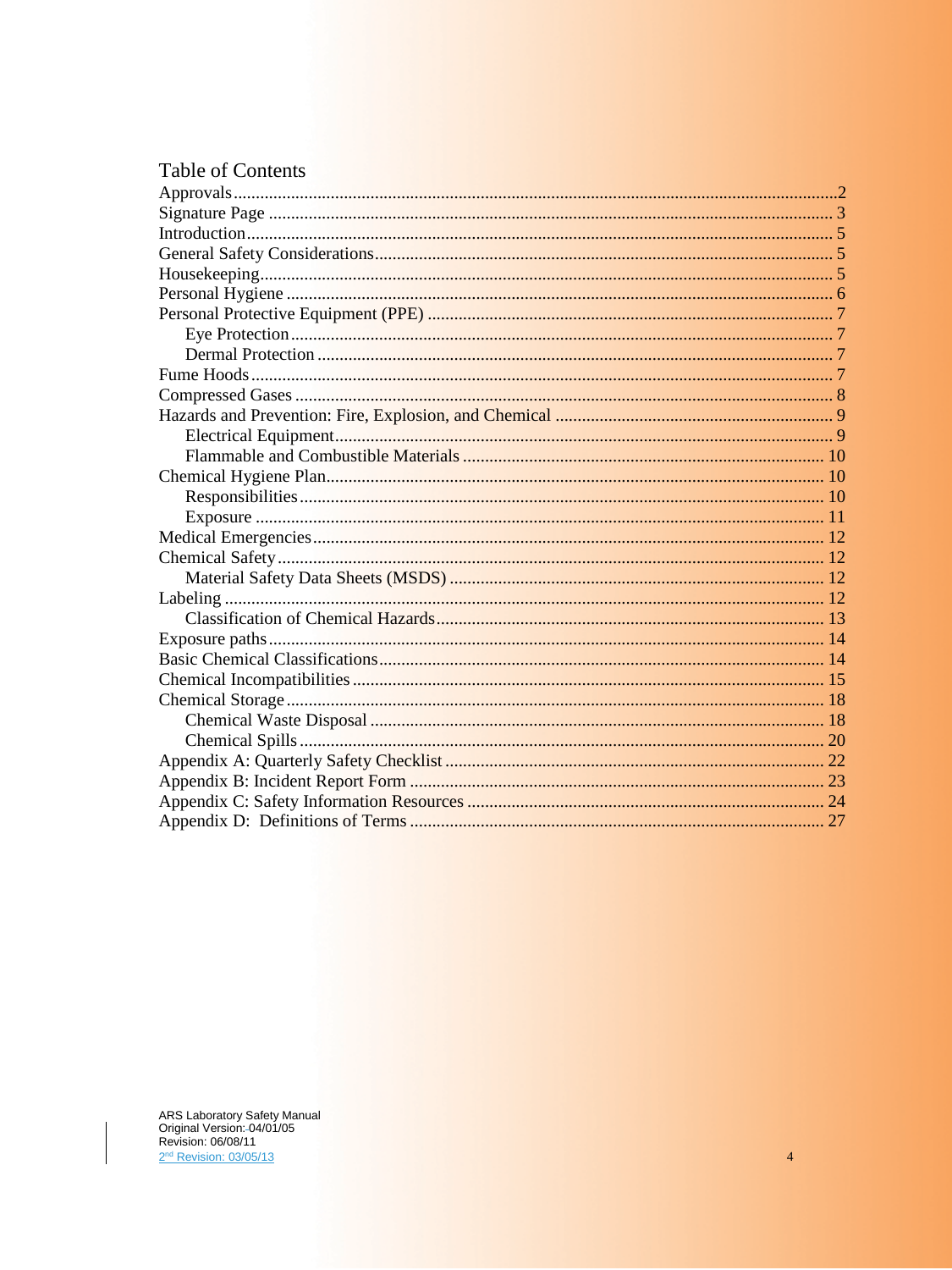## **Introduction**

<span id="page-4-0"></span>Laboratories provide services in support of the various research programs at the Agricultural Research Station (ARS). The ARS is committed to providing a safe laboratory environment for its faculty, staff, students and visitors. The purpose of this Laboratory Safety Manual is to promote safety awareness and safe work practices that minimize the risk of injury or illness to laboratory personnel by ensuring that they have the training, information, support and equipment needed to work safely in the laboratory.

## **General Safety Considerations**

- <span id="page-4-1"></span>• It is the responsibility of everyone working in the laboratory to make sure that the laboratory is left clean after work has been completed.
- Spills shall be cleaned immediately, following emergency spill tactics provided in the **[Emergency Response](http://www.pp.okstate.edu/ehs/HAZMAT/LABMAN/chap1.htm)** section of this manual.
- Be alert to unsafe conditions and actions; notify the Laboratory Manger or appropriate authority so that corrections can be made promptly. Become familiar with the appropriate measures to take when individuals are exposed to substances and materials that are corrosive, toxic, flammable, reactive, combustible, carcinogenic, and/or biohazard.
- Never perform hazardous work alone in a laboratory or chemical storage area, and minimize unattended procedures for extended periods of time.
- If an accident occurs causing any form of personal injury, the Incident Report Form (see Appendix B) must be completed and submitted to the Laboratory Manager or, if unavailable, to an ARS Administrator. The Incident Report Form is further discussed in another section.
- A list of general safety considerations can be found in Appendix A in the form of a Laboratory Safety Checklist, which must be conspicuously posted in the laboratory work areas. Bound copies of Material Safety Data Sheets (MSDS) will be readily available in the laboratory work area as a reference manual to laboratory chemicals.

#### **All staff must know the location of the following**:

- Safety shower located near the door in the main laboratory
- Eyewash station located near the door in the main laboratory
- Fire alarms located in the hallways just outside the laboratories
- Fire extinguishers located in hallways
- Fire extinguishers located near the doors in the laboratories
- Spill cleanup kits located near the doors in the laboratories
- First aid kit located near the door in the laboratories
- Well-marked evacuation routes in hallways

## **Housekeeping**

<span id="page-4-2"></span> Eliminate safety hazards by maintaining laboratory areas in good working order, clean and free from clutter. Paths of egress must be free from obstruction. Attend to spills of chemicals/water immediately, and notify other lab staff of potential slipping hazards.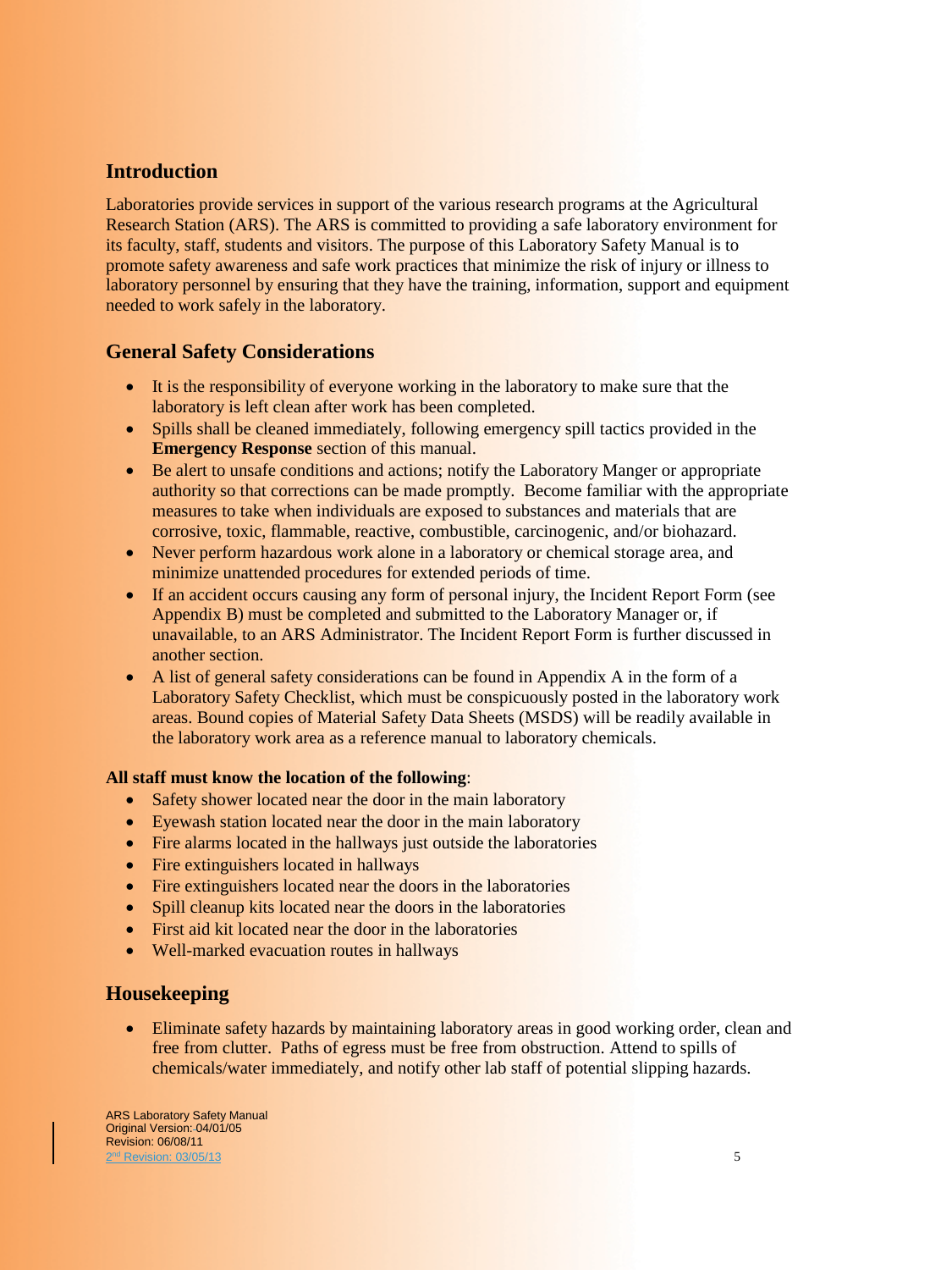- Equipment should be inspected prior to use and cleaned and properly stored following each use. Unused equipment or chemicals should be properly removed/ disposed.
- Chemicals and hazardous wastes should be stored and disposed in accordance with regulatory procedures as per the Chemical Hygiene Plan in this manual.
- If mats are being used on floors, they must be removed, cleaned and sprayed with disinfectant, and the floor underneath should be swept and mopped free of stain and dirt.
- Appropriate types of refrigerators must be used to store samples in the laboratory; sample containers must not leak inside the refrigerator, and periodic cleaning of refrigerators should be practiced.
- Laboratory hoods are not designed for storage; therefore, they must be kept clean and uncluttered at all times.
- Laboratory benches must be kept clean, and sinks and troughs must be kept free of debris to allow free drainage.
- All glassware must be cleaned and properly stored in cabinets.
- Management supports the use of Friday afternoons for general laboratory cleaning and straightening out. There will be drop-in inspections by management on Mondays to ascertain laboratory cleanliness.

## <span id="page-5-0"></span>**Personal Hygiene**

- Wash hands often--especially before leaving the laboratory and before eating, drinking and/or smoking.
- Never eat, drink, smoke, or apply cosmetics in the laboratory or chemical storage areas.
- Never use lab equipment as a food or drink container.
- No food items should ever be stored or cooled in a laboratory refrigerator. Food and beverages can become contaminated within a very short period to a life-threatening level by absorbing harmful vapors or by coming in direct contact with chemicals. Any food/beverage found in inappropriate areas shall be removed without notice.
- Do not use ice from laboratory ice machines in beverages.
- Avoid "Sniff-testing". Inhalation is one of the four modes of chemical exposure.
- Do not put your head in the fume hood when contaminants are being generated.
- Store hazardous chemicals in an approved safety cabinet.
- Launder clothing worn in the laboratory separately from other clothing.
- Never use your mouth to pipette chemicals.
- Exposed long hair and jewelry, loose clothing, etc. can present a variety of hazards in the laboratory when in close proximity to open flames and chemicals, reactive substances, or when operating equipment.
- Keep exposed skin covered; be mindful that wearing shorts, skirts, or open-toed shoes can be a dangerous practice.
- Clothing worn in the laboratory should offer protection from splashes and spills, should be easily removable in case of accident, and if possible, it should be fire resistant.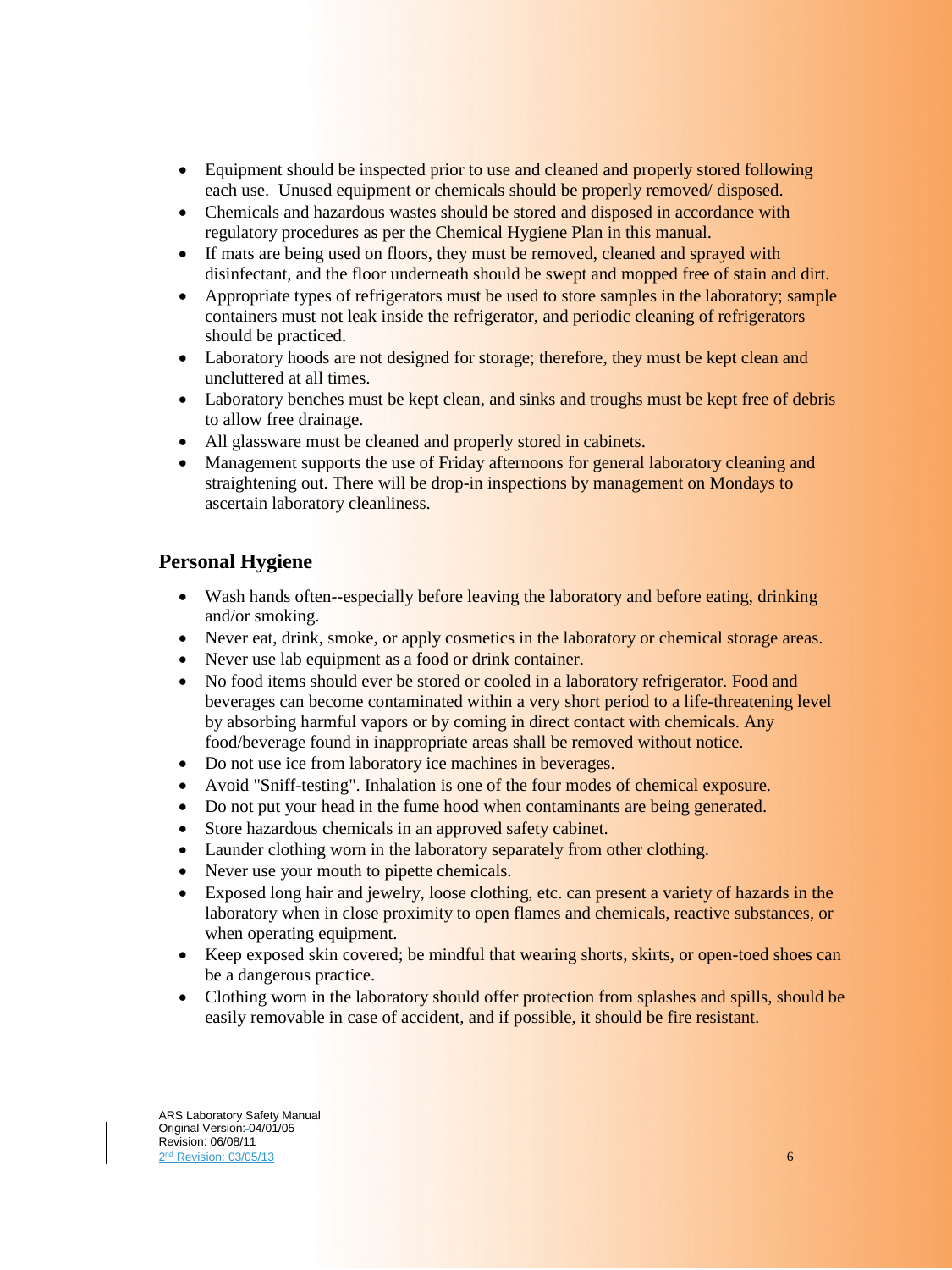## **Personal Protective Equipment (PPE)**

#### **Eye Protection**

Laboratory policy requires that all persons wear safety glasses equipped with side shields or goggles for eye protection in the laboratory when chemicals are in use, when handling compressed gases, and when performing operations such as sample grinding. Eye protection, and at times face protection, is required wherever the potential for eye injury exists. Particular care must be exercised when handling potentially corrosive, combustible and explosive materials, in order to prevent catastrophic accidents from occurring. No personnel may enter laboratories without eye protection when chemicals are being handled or automated processes are in operation. The Laboratory Manager should refer to the appropriate Standard Operating Procedure to determine the type(s) of eye and/or face protection necessary. Various types of eye protection are commercially available including:

- Safety glasses with side shields
- Protective goggles, which can be worn over spectacles
- Face shields, which can be worn over spectacles
- Head shields, which can be worn over spectacles, to protect the head and throat
- The laboratory provides safety glasses and goggles, and enhanced PPE can be purchased upon request.

#### **Dermal Protection**

<span id="page-6-0"></span>Hazardous chemical substances can adversely react on unprotected skin in various ways, and acute skin damage can be caused by corrosive substances or chemicals after prolonged or repeated exposures. Absorption of chemicals through the skin can be particularly harmful or lethal. Given time, all chemicals will permeate through clothing and any glove materials. To protect against dermal exposure, it is important to assure that closed-toe shoes, lab coats and the appropriate type of gloves are worn. Shorts and sandals should not be worn under a lab coat. Spillage on shoes and clothes should be cleaned to minimize/avoid damage to apparel and or the skin. Wearing the appropriate gloves is of utmost importance and should be selected as follows:

- Disposable latex and PVC gloves are suitable where there is NO direct contact with aggressive or highly toxic chemicals.
- Layering disposable gloves is a practice that provides the most protection and should be used whenever possible.
- Reusable gloves are suitable if they are properly cleaned between uses, but they should be discarded when they become discolored or show signs of damage or contamination.
- Store gloves away from chemicals, and never reuse disposable gloves.

#### **Fume Hoods**

<span id="page-6-1"></span>• Fume hoods provide constant respiratory protection when used properly; they prevent hazardous, offensive, or flammable gases and vapors from mixing with the general room air. A hood, especially with the sash down, acts as a shield between the laboratory workers and chemical reactions. At a minimum, all hoods should be operated at the recommended sash height. Typical fume hoods are best designed to have airflow between 60 and 120 ft/min (linear). Avoid creating strong cross drafts as much as possible by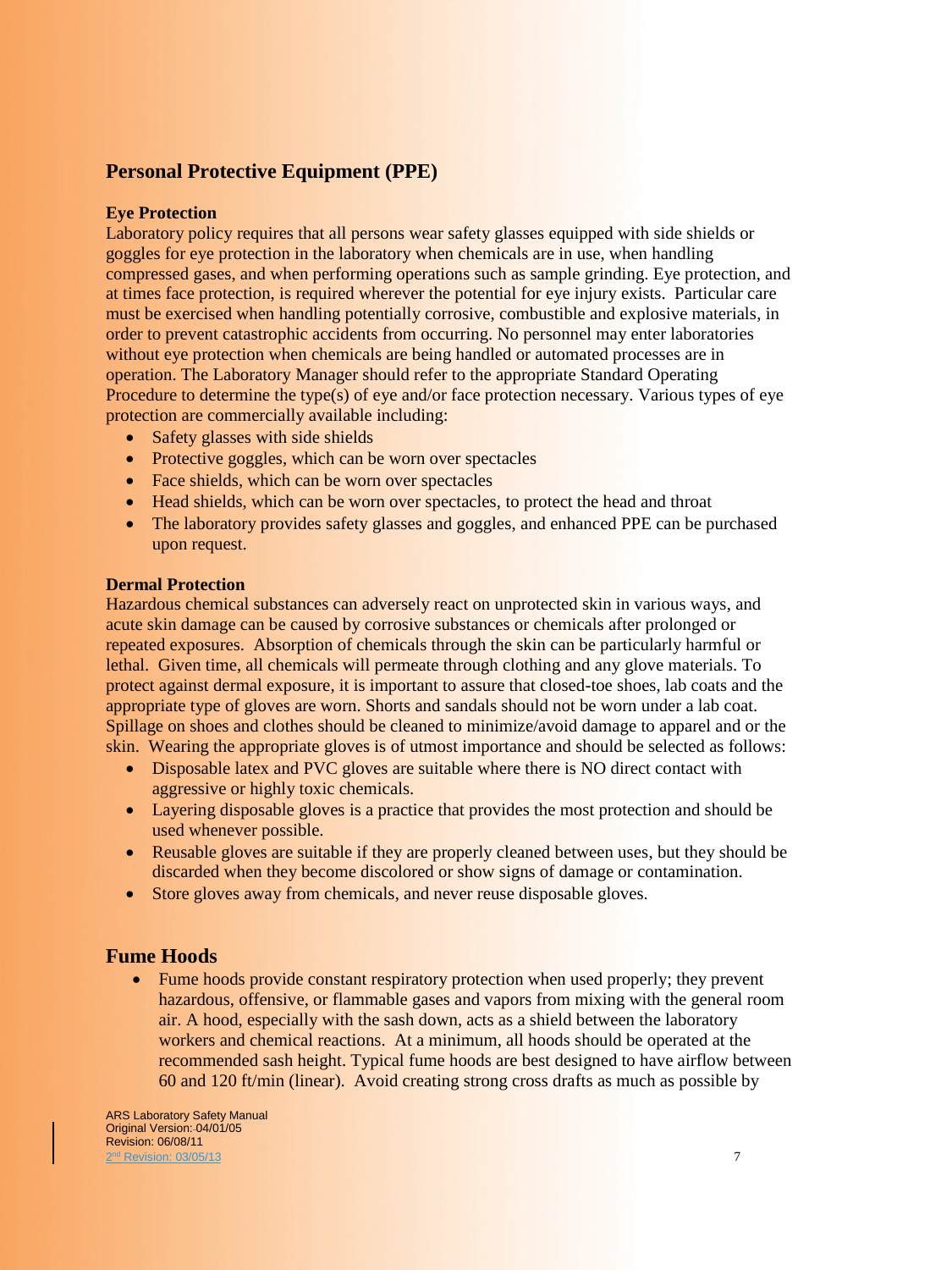minimizing traffic in the vicinity of the hood because drafts can draw contaminants from the hood and into the laboratory. When not in use, the sash of the hood should be kept closed.

- Work should be performed as near to the center of the hood as possible, being careful not to block the rear baffle. Excessive equipment, reagents, and glassware could increase air turbulence and, therefore, the possibility for gaseous escape into the lab. The purpose of a hood is NOT to store chemicals or unused items.
- The laboratory hoods are designed for ventilation of most chemicals, with the exception of corrosive acids and infectious or radioactive materials.
- Check the MSDS, appropriate *Standard Operating Procedure*, or chemical label for special ventilation requirements, such as:
	- o Use with adequate ventilation
	- o Use in a fume hood
	- o Avoid inhalation of vapors
	- o Provide local ventilation
	- o Ventilation recommendations must be adapted to the work site and the specific process.
- Each fume hood is equipped with a Safety Monitor/Alarm System that monitors facial air velocity and provides audible and/or visual alarm if the facial air velocity drops below safe levels. This system should be checked each time the fume hood is used.
- When the hood is not functioning properly, all work inside the hood should cease immediately until it is repaired and re-certified for use.

## **Compressed Gases**

<span id="page-7-0"></span>Laboratory operations require the use of compressed gases for analytical instrumentation, and this can present a variety of hazards, both mechanical and chemical. Carefully read the label before using or storing compressed gas. The MSDS will provide any special hazard information. Safety procedures are necessary for handling various compressed gases and the accessories used to control flow, containment and storage. Gases may be combustible, explosive, corrosive, poisonous, inert, or a combination thereof. In particular, any compressed gas contained in a pressurized metal cylinder can potentially act as a rocket or bomb. Consequently, strict adherence to safety procedures is critical.

- Always use PPE when handling and using compressed gases, especially when connecting and disconnecting compressed gas regulators and lines.
- The contents of any compressed gas cylinder shall be clearly identified for easy, quick, and complete determination by any laboratory worker. If the labeling on a cylinder becomes unclear or an attached tag is defaced to the point that the contents cannot be identified, the cylinder should be marked "contents unknown" and returned directly to the manufacturer. Labels should distinguish hazardous gases (such as flammable, toxic, or corrosive substances), and signs should be conspicuously posted in areas where flammable compressed gases, such as hydrogen, are used and stored.
- Each cylinder should be securely fastened to a stationary object, such as a bench or a pole, at all times to prevent tipping.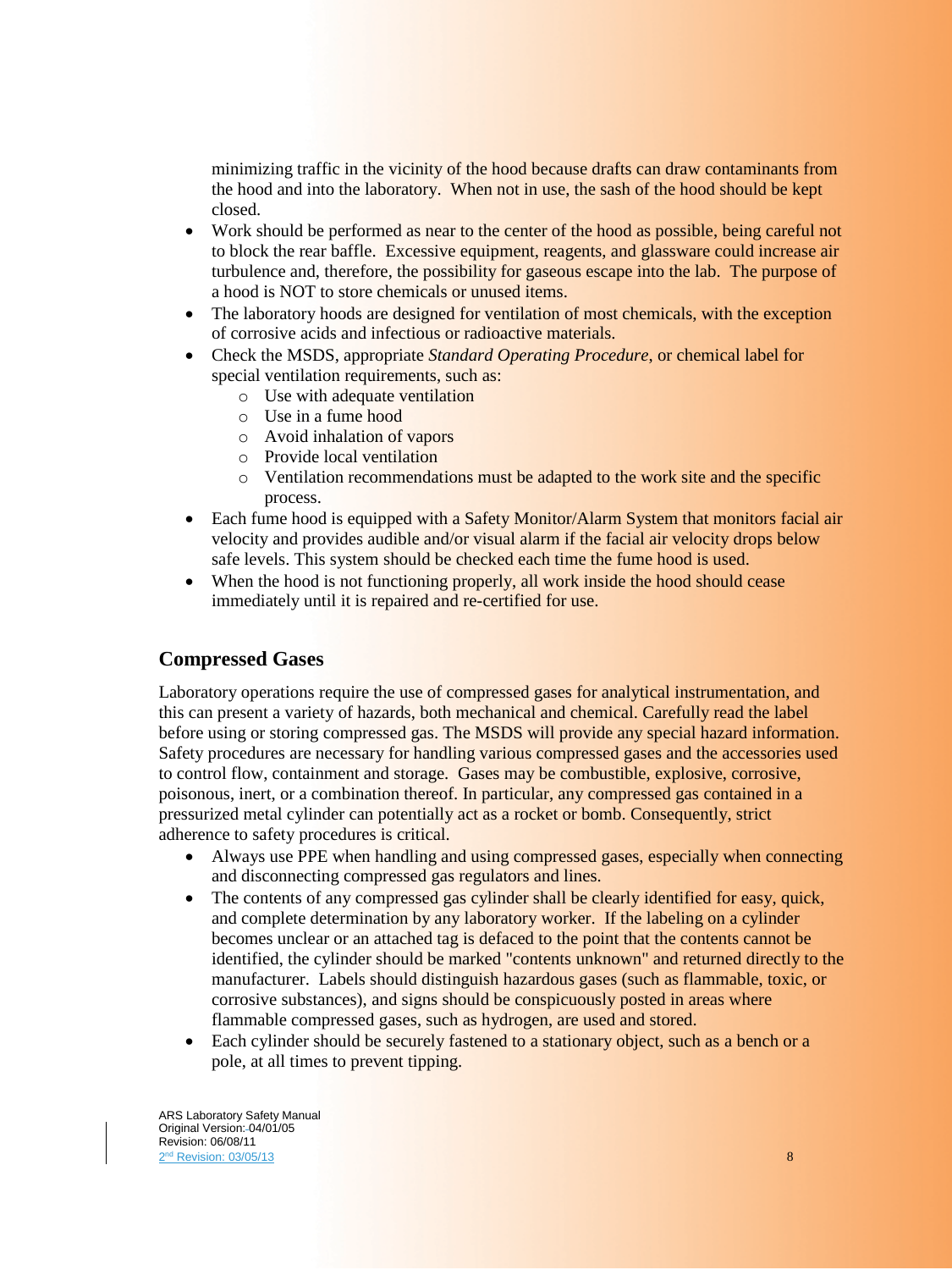- New cylinders should be inspected to ensure that they are labeled correctly, have a securely fitting cap and are not leaking. If any of these conditions are not met, the vendor should be contacted immediately; under no circumstances should any attempt be made to repair a cylinder or valve.
- Cylinders shall not be stored in close proximity to open flames or other ignition sources. Those containing flammable gases should also be stored in a well-ventilated area.
- Do not expose cylinders to temperature extremes.
- Always use the correct regulator. Do not use a regulator adapter.
- Cylinders of toxic, flammable or reactive gases should be stored and used in a fume hood or with local ventilation.
- Never bleed a cylinder completely empty. Leave a slight amount of pressure to keep contaminants out.
- Oxygen cylinders are an extreme combustion hazard and must not be stored in the same vicinity as other flammable gases, such as hydrogen or acetylene, or in the same vicinity as greasy/oily materials. At minimum, a fire wall or reasonable separation (50 feet is preferred) is required between oxygen cylinders and combustion sources.
- CGA standard valves and fittings should be used to deliver supply of compressed gases and to protect against mixing of incompatible gases. CGA components should be examined to ensure proper fittings. In general, right-handed threads are used for nonfuels (e.g. air, helium, nitrogen), while left-handed threads are used for fuels (e.g., hydrogen, acetylene).
- Main cylinder valves should be opened slowly with the opening pointing away from people and obvious hazards. Wherever possible, main valves should be closed when cylinders are not in use.
- Piping/tubing should be compatible with the gas being supplied. Copper shall not be used for acetylene or plastic for high pressure systems. Supply lines and their outlets should be clearly labeled as to the type of gas contained.
- Cylinders should be replaced if they:
	- o have pressures below  $172 \text{ kPa}/25 \text{ psi/in}^2$ .
	- o are damaged or defective.
	- o contain contaminated gas.

#### **Safe procedures include:**

- Close all valves, remove the regulator, and affix the valve cap;
- Label/mark the cylinder as appropriate (e.g. "empty," "MT," "damaged," "contaminated," etc.;
- Fasten the cylinder to a cylinder cart and return to safe storage for pick up by the vendor.

## **Hazards and Prevention: Fire, Explosion, and Chemical**

## **Electrical Equipment**

<span id="page-8-1"></span><span id="page-8-0"></span>All equipment should be in good working condition and properly grounded to avoid electrical arcing and sparking. Care must be exercised not to spill flammable liquids around electrical equipment.

ARS Laboratory Safety Manual Original Version: 04/01/05 Revision: 06/08/11 و المساوي التي يتم التي تقدم المساوي التي يتم التي تقدم التي يتم التي تقدم التي يتم التي يتم التي يتم التي يتم<br>والتي يتم التي يتم التي يتم التي يتم التي يتم التي يتم التي يتم التي يتم التي يتم التي يتم التي يتم التي يتم ا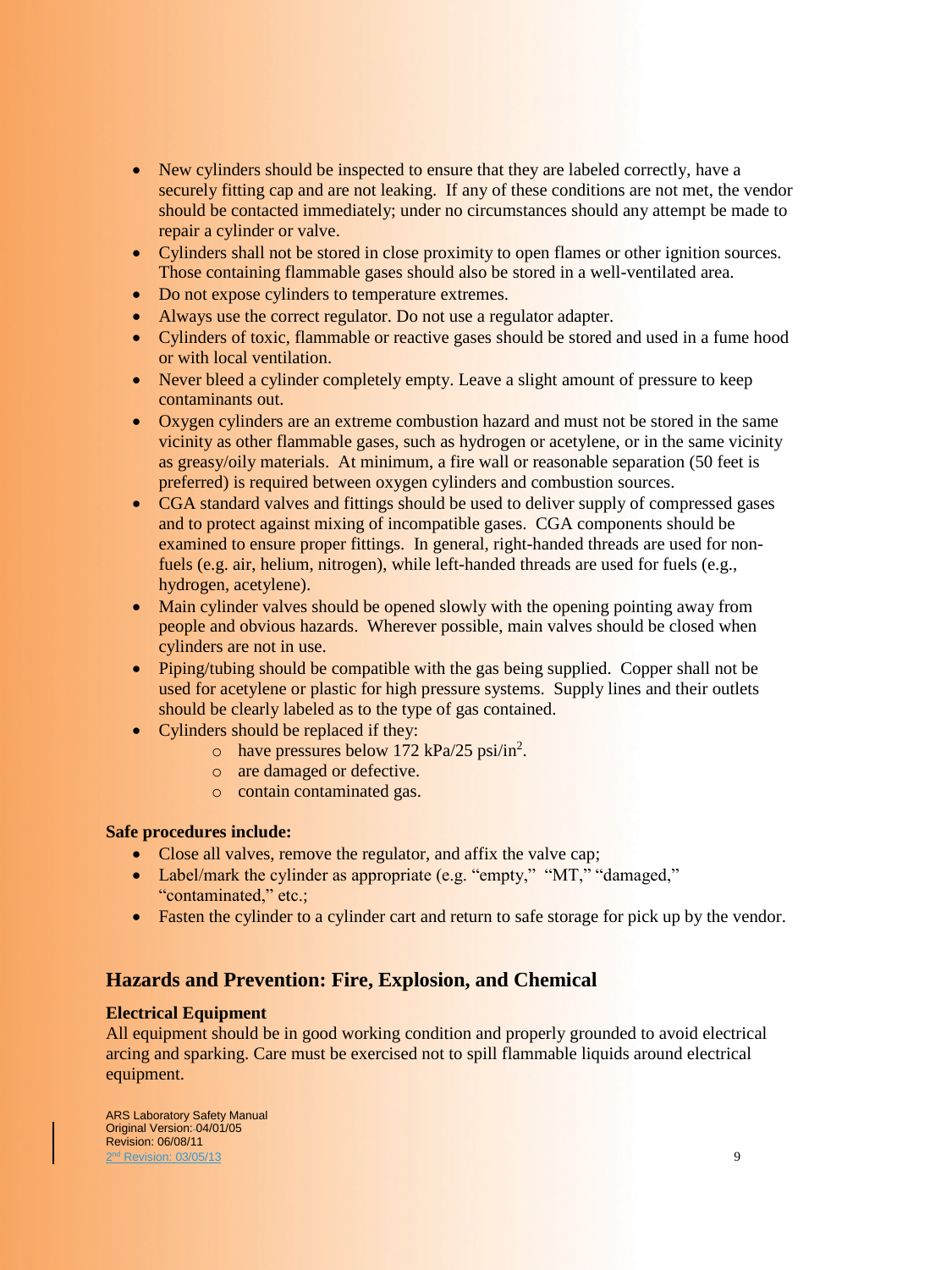#### **Flammable and Combustible Materials**

<span id="page-9-0"></span>As a general rule, flammable materials are characterized as having flashpoints at or below 73°F, and combustible materials are characterized as having flashpoints at or above 100°F. Consequently, caution must be exercised when handling such materials near ignition sources such as open flames and electrical and heating equipment.

#### **Chemical Hygiene Plan**

<span id="page-9-1"></span>The purpose of the Chemical Hygiene Plan is to familiarize students and laboratory workers with safety and health policies and to inform employees of their rights and obligations under federal and state regulations. The Laboratory Manager continually provides a learning, teaching and research environment free from recognized hazards. It is the intent of ARS laboratories to protect the health and safety of students and employees by providing access to information regarding the safe handling of chemicals and biological agents that are present in the workplace.

The OSHA standard for laboratories is defined in 29 CFR 1910, section 1450 of subpart Z, "Occupational Exposures to Hazardous Chemicals in Laboratories". All ARS laboratories have adopted applicable elements of this standard and included them in their Chemical Hygiene Plan (CHP). Given that the large majority of work performed in most laboratories involves chemical applications, this plan establishes uniform practices for staff to follow in order to assure work place safety.

#### **Responsibilities**

<span id="page-9-2"></span>Facility as well as Faculty/ Laboratory Managers bear responsibility for administering environmental and safety programs in the laboratory and for ensuring that all individuals working in the laboratory have the materials and training necessary to work safely. Outlined below are key areas of responsibilities:

#### **Laboratory Manager/Chemical Hygiene Officers**

- Ensure a safe and compliant working environment.
- **•** Establish and implement a Chemical Hygiene Plan.
- Review and update the Chemical Hygiene Plan at least once a year.
- Ensure that all laboratory workers receive [proper safety training;](http://webware.princeton.edu/sites/ehs/Training/index.htm) understand how to work with chemicals safely and provide chemical- and procedure-specific training, as needed.
- Provide laboratory workers with appropriate [engineering controls a](http://webware.princeton.edu/sites/ehs/labsafetymanual/sec6a.htm)nd personal protective equipment needed to work safely with hazardous materials.
- Ensure such equipment is used correctly.
- Review and approve work with [hazardous materials.](http://webware.princeton.edu/sites/ehs/labsafetymanual/sec7j.htm)

#### **Laboratory Workers**

All laboratory employees assume great responsibility in assuring protection for themselves, for co-workers and for the facility. Although regular and reasonable training is provided and taken regarding chemical and physical hazards, it is the employee's responsibility to ask for guidance and/or further training before undertaking potentially unfamiliar and dangerous tasks. Each employee should: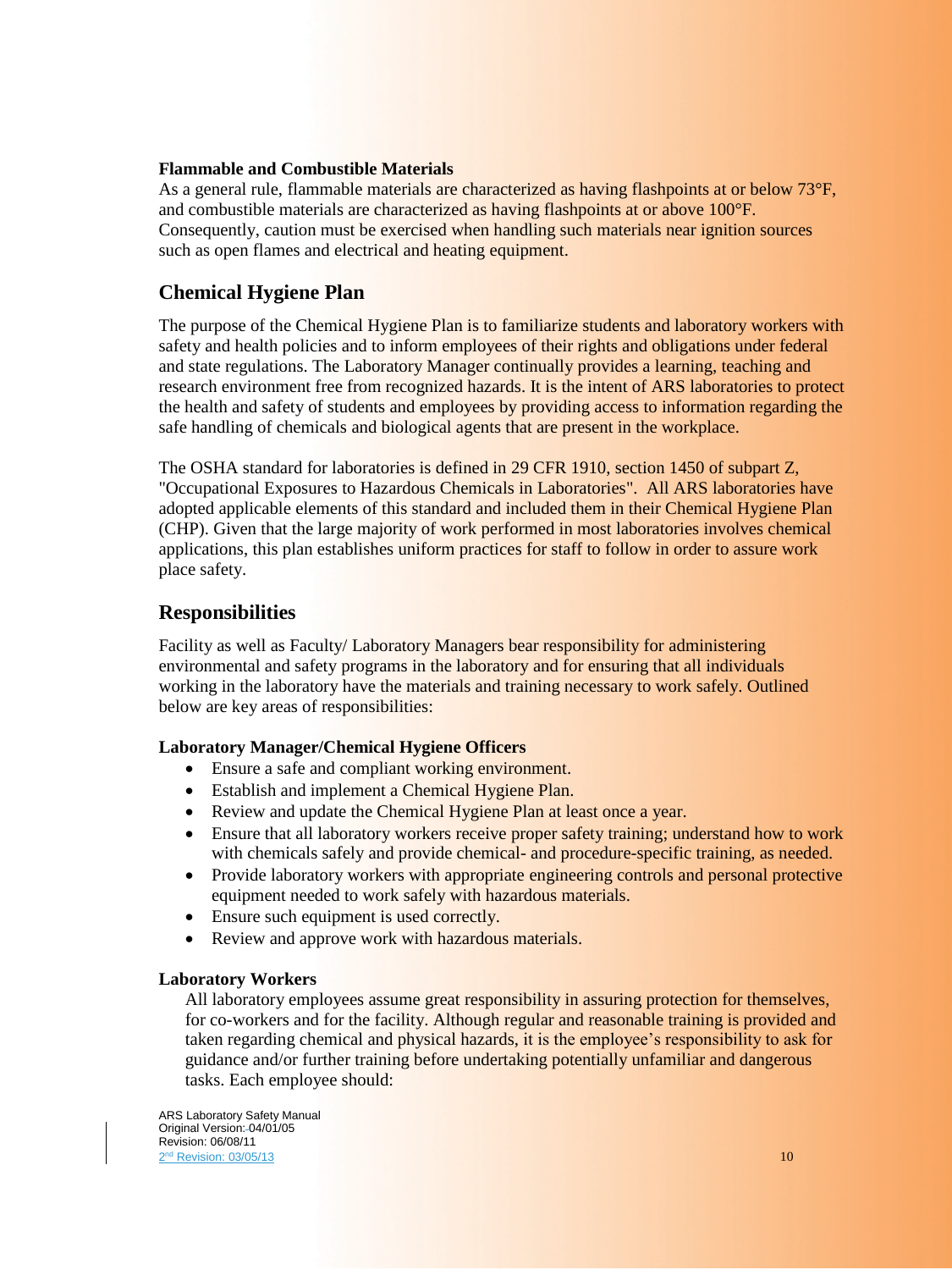- Review the [Chemical Hygiene Plan](http://webware.princeton.edu/sites/ehs/LabPage/CHP.htm) and the [Laboratory Safety Manual.](http://webware.princeton.edu/sites/ehs/labsafetymanual/TOC.htm)
- Follow procedures and laboratory practices outlined in the Chemical Hygiene Plan and Laboratory Safety Manual and as provided by facility administrators, the Laboratory Manager or [Chemical Hygiene Officer.](http://webware.princeton.edu/sites/ehs/LabPage/CHO.htm)
- Report all incidents, accidents, potential chemical exposures and near miss situations to the Laboratory Manager and [Chemical Hygiene Officer.](http://webware.princeton.edu/sites/ehs/LabPage/CHO.htm) Records of employee exposures to hazardous chemicals are maintained in employee files as mandated in 29 CFR 1910.20. Records should include measures taken to monitor exposures, if any, as well as any medical consultations and examinations. Ensure incoming hazardous chemicals are adequately labeled. Do not allow the removal or defacement of these labels.
- Ensure MSDS for incoming hazardous chemicals are kept on hand and readily accessible.
- Maintain an accurate inventory of all chemicals.
- Document specific operating procedures for work with particularly hazardous [substances,](http://webware.princeton.edu/sites/ehs/labsafetymanual/sec7j.htm) including [carcinogens,](http://webware.princeton.edu/sites/ehs/labsafetymanual/appa.htm) and [chemicals with high acute toxicity.](http://webware.princeton.edu/sites/ehs/labsafetymanual/appc.htm)
- If the hazardous properties are not known, treat the chemical as though it is hazardous.
- Perform regular chemical hygiene and house keeping inspections including routine inspections of emergency equipment.
- Know the current legal requirements concerning regulated substances.
- Understand the contents of the CHP, adhere to stipulated CHP rules, and suggest ways to improve the Chemical Hygiene Program.

## **Exposure**

<span id="page-10-0"></span>All exposure incidents are to be documented using the Incident Report Form. Whether the incident is an "isolated" instance (e.g., a spill) or requires an investigation to reveal the source of the problem, it must be corrected prior to resuming work in the laboratory. The Incident Report Form not only documents any personal injuries sustained but also the extent of an exposure (if more than one person is affected), and it identifies the hazardous chemical or chemicals involved.

Revealing detailed facts associated with an exposure incident will not only assist medical personnel in their treatment efforts but the information may be used to use control measures for preventing future incidents. Some points to consider include:

- Interview all personnel in the vicinity of or associated with the incident to obtain essential information about the circumstances pertaining to the incident including:
	- $\circ$  The chemical under suspicion, as well as other chemicals being used in and around the area
	- o Signs of exposure and/or symptoms exhibited or claimed by the victim(s)
	- o Comparison to those stated in MSDS
	- o Proper use of chemical in question
	- o Proper use of PPE, hoods and other control measures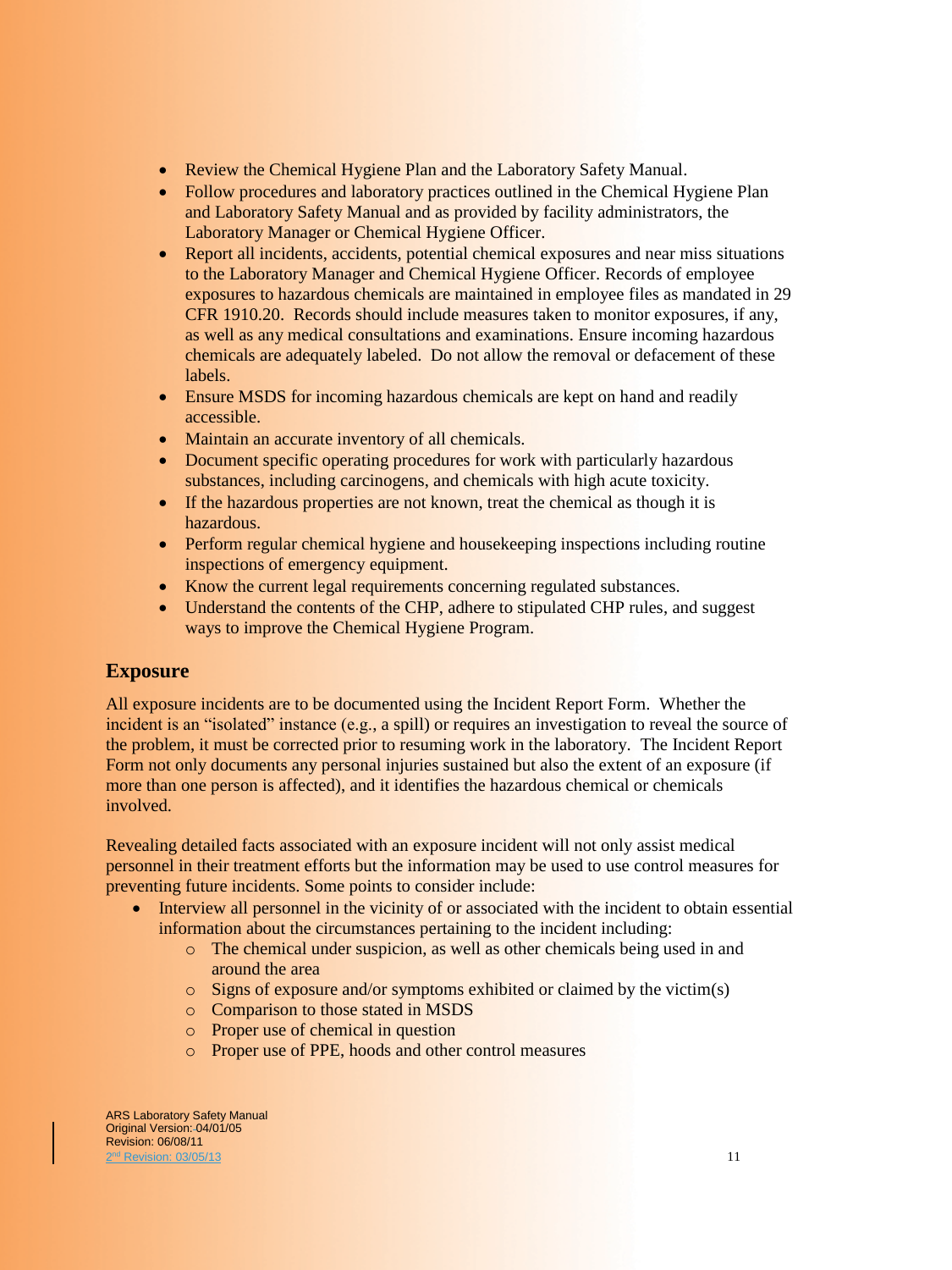## **Medical Emergencies**

When signs and/or symptoms are indicative of overexposure to a hazardous chemical or chemicals, EMS personnel should be dispatched immediately by **DIALING 9-911** and/or **Extension 5411 for VSU Campus Police** and providing as much information as possible. When appropriate, the University Safety Office may be contacted through ARS Administration. Do not attempt to treat any victim unless you are certified as a medical professional to do so. The appropriate medical professional should be knowledgeable with tests or techniques to perform "differential diagnoses" and determine if there has been an actual overexposure.

#### **Medical Records**

Medical records including exposure incidents must be kept on file for a minimum of thirty years in accordance with OSHA regulation 29 CFR 1910.20, *Access to Employee Exposure and Medical Records*.

## **Chemical Safety**

Knowledge of chemical safety is of the utmost importance when working in a laboratory setting with potentially hazardous chemicals. A detailed understanding of this section is vital to minimize chemical accidents and exposures.

### **Material Safety Data Sheets (MSDS)**

OSHA regulations require chemical manufacturers/distributors to provide Material Safety Data Sheets (MSDS) about chemical products purchased. They provide a wealth of information regarding chemicals, as well as a format for describing what chemical or product you are working with, potential hazards and ways of minimizing these hazards. These sheets should be consulted whenever questions/concerns arise about a particular chemical or class of chemicals. This information is also useful for worker safety and for emergency responders. Typically, it includes the name and chemical composition of the product, hazards, first aid measures, firefighting measures, information regarding the proper steps to take with spills, handling and storage, personal protection to be used, physical and chemical properties, and information about stability and reactivity, toxicology, disposal, transporting, and regulatory requirements. Each laboratory maintains notebooks containing MSDS stored in the laboratory area. As materials are exhausted/expired/discarded, MSDS will be removed and replaced with corresponding new sheets.

Laboratory Managers must keep a record of all chemicals that have been purchased for use in the laboratory. Inter-laboratory borrowed chemicals (name and amount) must also be recorded by both parties.

## **Labeling**

In accordance with the procedures outlined both in this manual and in the Quality Assurance Manual (QAM), hazardous chemicals must be properly labeled to assure chemical integrity and the safety of those working in the laboratory, as well as for emergency responders during potentially catastrophic events such as fires, spills, etc. The QAM describes the labeling requirements for reagents and standards for the purpose of maintaining quality assurance. All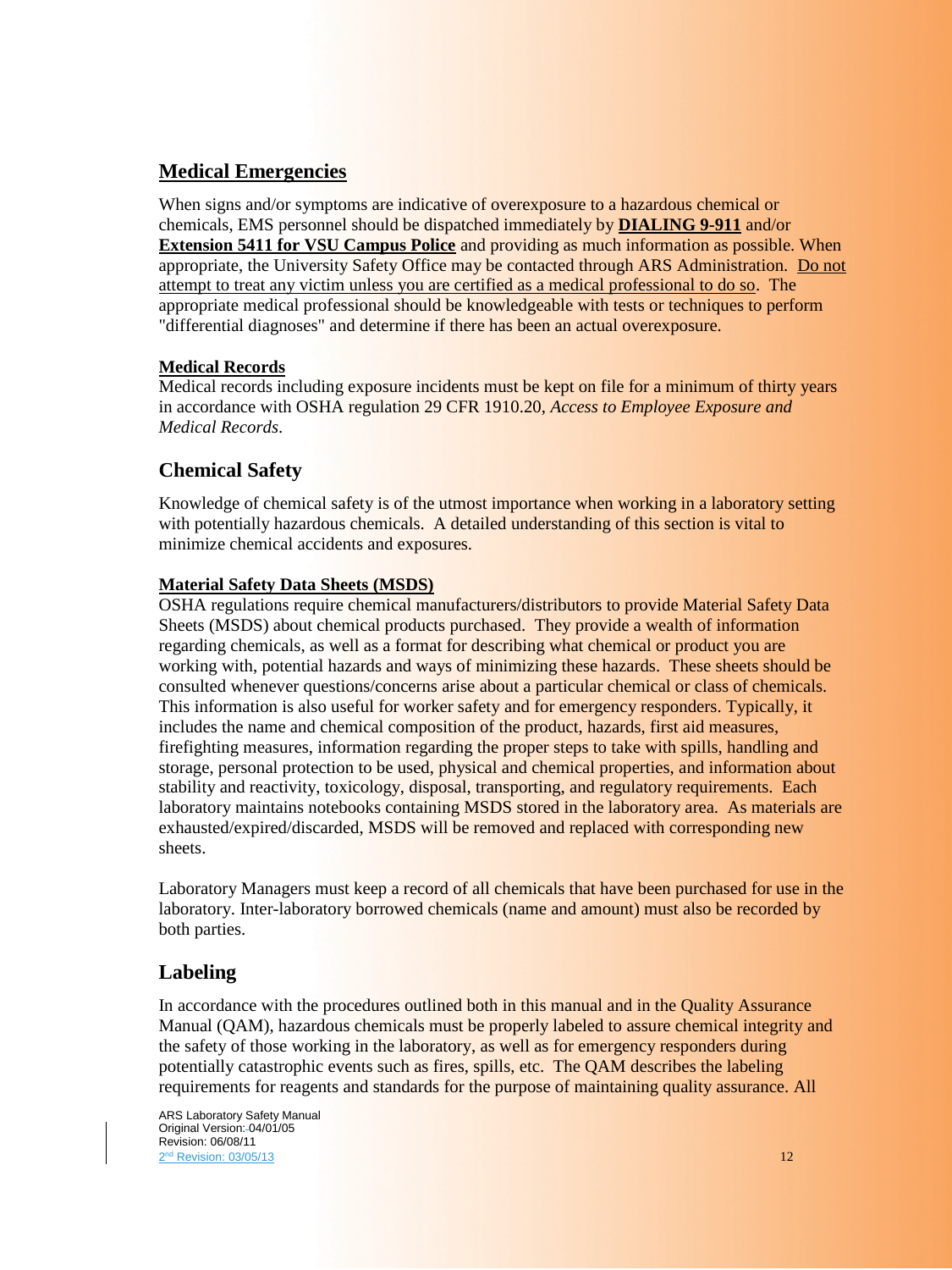working solutions and reagents prepared for experimental use in the laboratory must be labeled using the chemical name of the reagent and mixtures of reagents from which they are prepared. **Chemical formulas and/or abbreviations must not be used on the reagent bottle**. Any reagent solution containing more than one chemical should indicate the percentage of each chemical component in the solution. Each laboratory must adhere to the National Fire Protection Agency (NFPA) *704M* labeling system for identifying and classifying hazardous materials. This system generally applies to containers and locations of hazardous materials, with the exception of secondary containers of standards and reagents specifically and promptly used in test procedures. Figure 1 below describes this quadrant-based labeling system, which uses colorcoding and a numbering system in the top three quadrants to characterize the type and severity of hazards. Note that top quadrant (color-coded red) is for fire hazards, the left quadrant (color coded blue) is for health hazards, the right quadrant (color coded yellow) is for reactivity hazards and the bottom quadrant (no color) is for describing specific hazards. The numbering system also describes the relative severity of the hazard increasing from 0 to 4. Chemical manufacturers employ this system, or a modified version thereof, to indicate the various color codes and/or associated number codes.

#### **FIGURE 1. Classification of chemical hazards**



ARS Laboratory Safety Manual Original Version: 04/01/05 Revision: 06/08/11  $2<sup>nd</sup>$  Revision: 03/05/13 13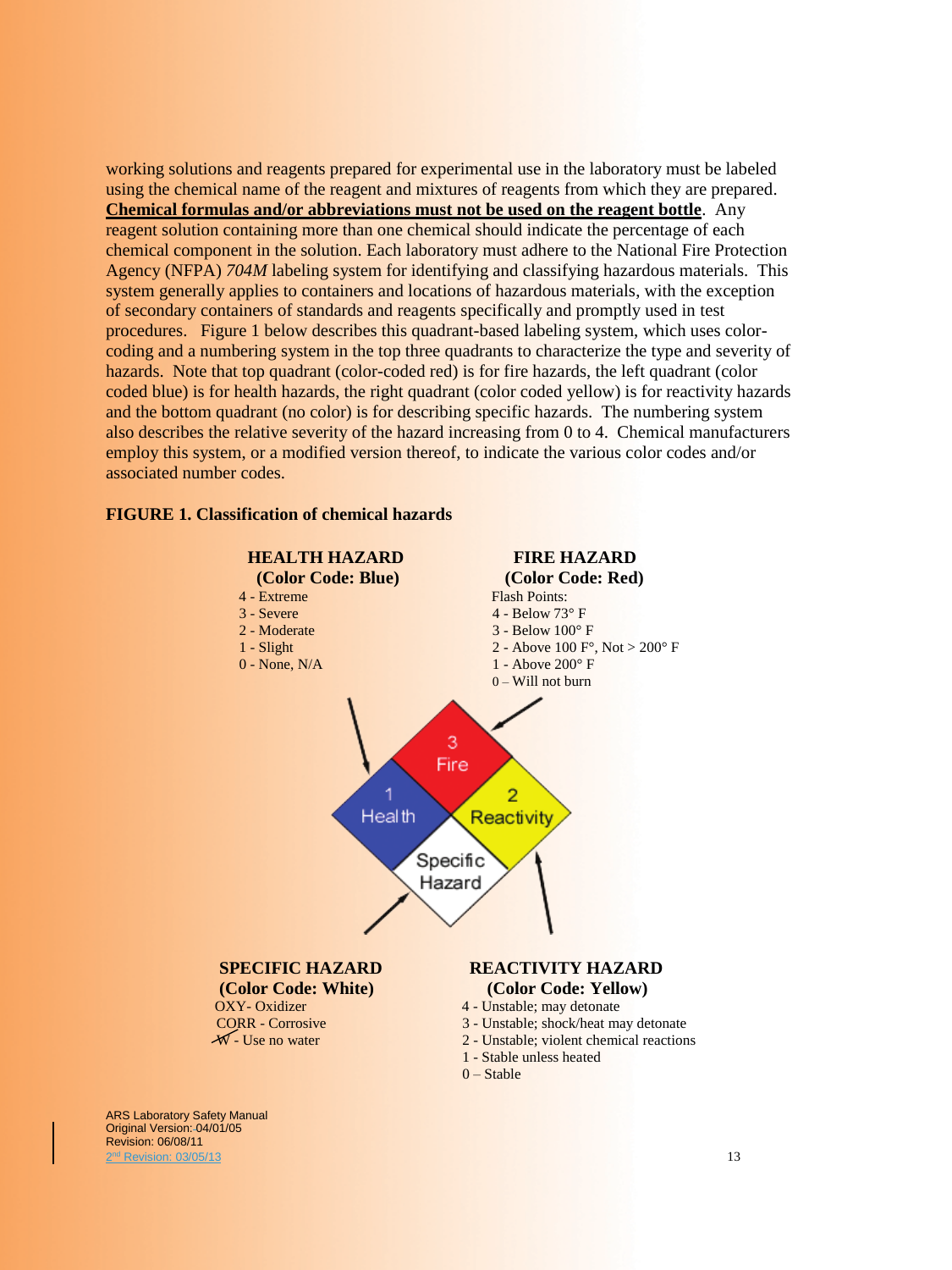## **Exposure paths**

<span id="page-13-0"></span>Generally chemical exposure occurs through one or more of four paths: inhalation, dermal absorption, injection and ingestion. Inhalation and skin absorption are the predominant occupational exposures. Accidental injection of chemicals can be eliminated by good laboratory safety practices. Accidental ingestion of chemicals can be eliminated by a combination of good laboratory and hygienic practices such as washing hands and prohibiting foods, drinks, and tobacco products in the laboratory workplace. MSDS lists all potential exposures for each chemical or product and should be referred to where issue of handling, use health hazards, etc. are concerned.

## <span id="page-13-1"></span>**Basic Chemical Classifications**

#### **Volatile Solvents**

Organic solvents are perhaps the most ubiquitous chemicals found in the laboratory setting and require special attention. The primary route of exposure is inhalation. They are generally categorized into chlorinated and non-chlorinated varieties.

- o Chlorinated solvents in general are not flammable; however, when burned, these solvents decompose releasing toxic vapors, such as phosgene and hydrogen chloride.
- o Non-chlorinated solvents are often flammable.

#### **Acids and Bases**

All acids and bases are corrosive to human tissues. Minor exposures are generally reversible depending on the duration of exposure, the concentration of the substance, and the first aid methods applied. Skin/eye contact is the most common route of exposure and can cause serious burns. Upon skin/eye exposure, flush with copious amounts of water for 15 to 30 minutes and summon medical assistance if needed. If inhalation exposure occurs, remove the individual from the exposed area and summon medical help.

#### **Toxic Solids**

Solid toxic substances should be treated as any other hazard where multiple exposure routes are possible as indicated in the respective MSDS.

**Unstable Chemicals**

Stability refers to the susceptibility of the chemical to decomposition. Ethers, liquid paraffins, and olefins can form peroxides, particularly upon exposure to air and light. Unless an inhibitor has been added, containers of ethers MUST be discarded in the original container after one year.

## **Shock-Sensitive Chemicals**

Shock-sensitive refers to the sensitivity of the chemical to decompose rapidly or explode when struck, vibrated or otherwise agitated. Nitrate-, nitro-, nitrile-compounds are typical shock-sensitive chemicals and should be purchased only as needed to minimize storage problems.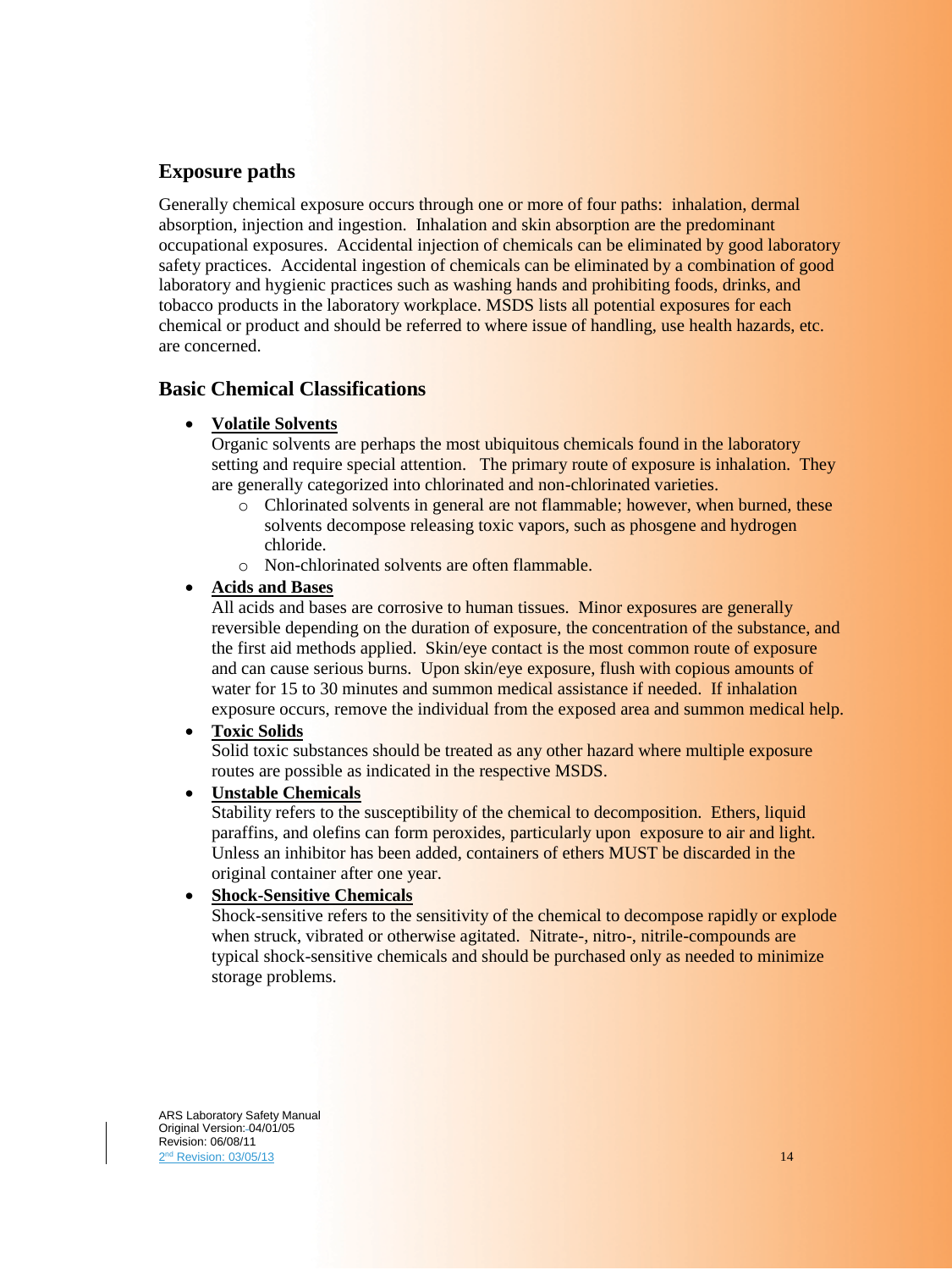## **Chemical Incompatibilities**

<span id="page-14-0"></span>When certain hazardous chemicals are stored or mixed together, violent reactions may occur because the chemicals are unsuitable for mixing, or are *incompatible*. The chemical label and MSDS will contain specific information on incompatibilities. In general, classes of incompatible chemicals should be segregated during storage based on hazard class, as indicated in the guidelines below:

- Flammable/Combustible Solvents/Liquids and Organic Acids
- Flammable Solids
- Mineral Acids
- Caustics
- Oxidizers
- Perchloric Acid
- Compressed Gases

TABLE 1 illustrates classes/sub-classes, where "X" denotes storage incompatibility. A partial list of specific incompatible chemicals is furnished in Table 2. The list in Table 2 is not comprehensive; always consult the MSDS for incompatibilities

|                       | Acids, | Acids,                                     |             |   | Acids, Alkalis Oxidizers Poisons, Poisons, Water |                                     |   |   | Organic |
|-----------------------|--------|--------------------------------------------|-------------|---|--------------------------------------------------|-------------------------------------|---|---|---------|
|                       |        | <b>Inorganic Oxidizing Organic (Bases)</b> |             |   |                                                  | inorganic organic reactive solvents |   |   |         |
| Acids,<br>Inorganic   |        |                                            | X           | X |                                                  | X                                   | X | X | X       |
| Acids,<br>Oxidizing   |        |                                            | X           | X |                                                  | X                                   | X | X | X       |
| Acids,<br>Organic     | X      | X                                          |             | X | X                                                | X                                   | X | X |         |
| Alkalis<br>(Bases)    | X      | X                                          | X           |   |                                                  |                                     | X | X | X       |
| Oxidizers             |        |                                            | X           |   |                                                  |                                     | X | X | X       |
| Poisons,<br>inorganic | X      | X                                          | X           |   |                                                  |                                     | X | X | X       |
| Poisons,<br>organic   | X      | X                                          | $\mathbf X$ | X | X                                                | X                                   |   |   |         |
| Water<br>reactive     | X      | X                                          | $\mathbf X$ | X | X                                                | $\mathbf X$                         |   |   |         |
| Organic<br>solvents   | X      | X                                          |             | X | X                                                | X                                   |   |   |         |

#### **TABLE 1: Chemical Incompatibility Chart**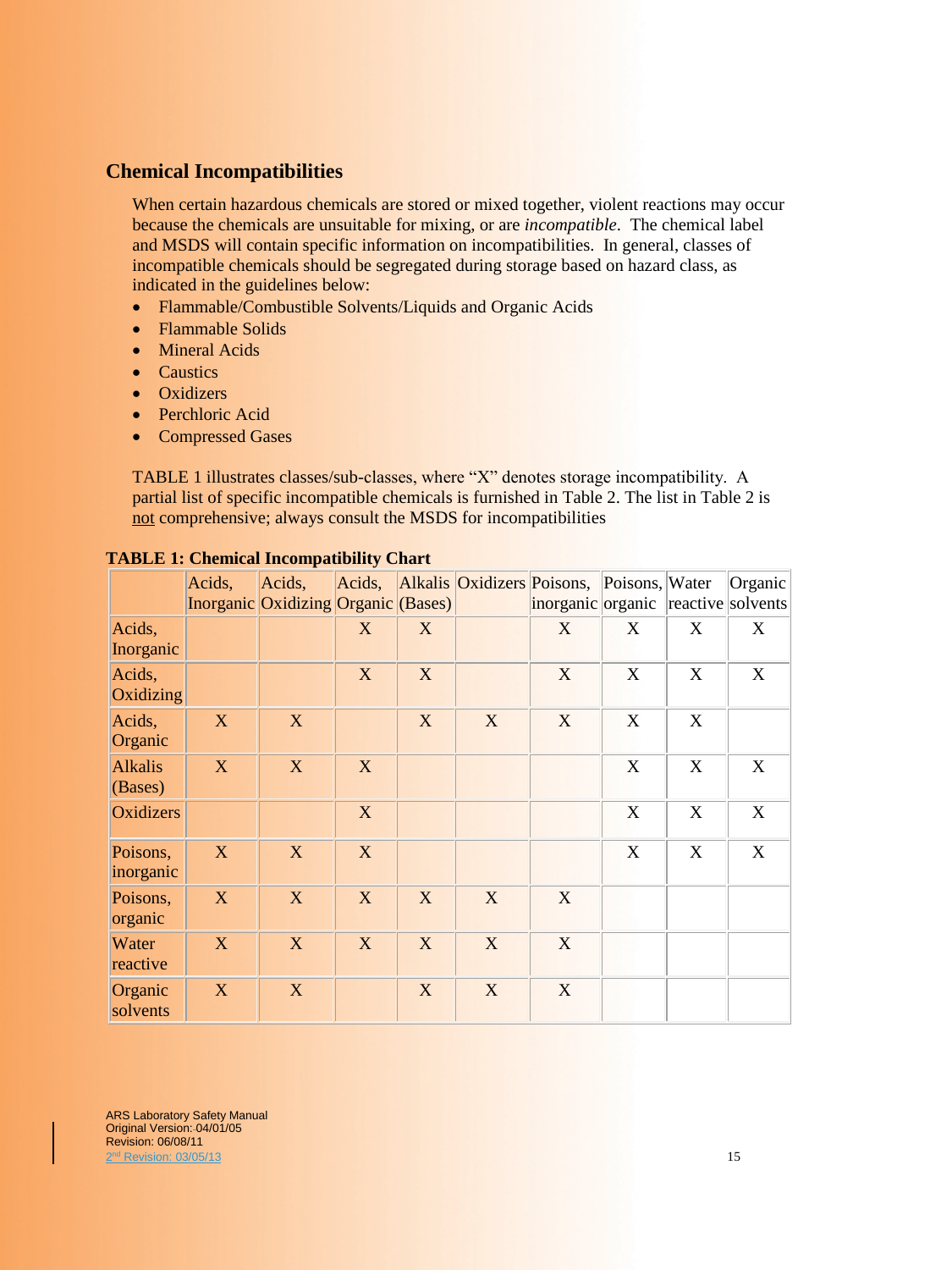| <b>CHEMICAL</b>                       | <b>KEEP OUT OF CONTACT WITH</b>                                                                                                                             |
|---------------------------------------|-------------------------------------------------------------------------------------------------------------------------------------------------------------|
| Acetic Acid                           | Chromic acid, nitric acid, hydroxyl compounds, ethylene glycol, perchloric acid,<br>peroxides, permanganates                                                |
| Acetone                               | Concentrated nitric and sulfuric acid mixtures, and strong bases                                                                                            |
| Acetylene                             | Chlorine, bromine, copper, fluorine, silver, mercury                                                                                                        |
| Alkali Metals                         | Water, carbon tetrachloride or other chlorinated hydrocarbons, carbon dioxide, the<br>halogens                                                              |
| Ammonia, anhydrous                    | Mercury, chlorine, calcium hypochlorite, iodine, bromine, hydrofluoric acid                                                                                 |
| <b>Ammonium Nitrate</b>               | Acids, metal powders, flammable liquids, chlorates, nitrites, sulfur, finely divided<br>organic or combustible materials                                    |
| Aniline                               | Nitric acid, hydrogen peroxide                                                                                                                              |
| Arsenic materials                     | Any reducing agent                                                                                                                                          |
| <b>Azides</b>                         | Acids                                                                                                                                                       |
| <b>Bromine</b>                        | Same as chlorine                                                                                                                                            |
| Calcium Oxide                         | Water                                                                                                                                                       |
| Carbon (activated)                    | Calcium hypochlorite, all oxidizing agents                                                                                                                  |
| Carbon tetrachloride                  | Sodium                                                                                                                                                      |
| Chlorates                             | Ammonium salts, acids, metal powders, sulfur, finely divided organic or combustible<br>materials                                                            |
| Chromic Acid and<br>Chromium trioxide | Acetic acid, naphthalene, camphor, glycerol, glycerin, turpentine, alcohol, flammable<br>liquids in general                                                 |
| Chlorine                              | Ammonia, acetylene, butadiene, butane, methane, propane (or other petroleum<br>gases), hydrogen, sodium carbide, turpentine, benzene, finely divided metals |
| <b>Chlorine Dioxide</b>               | Ammonia, methane, phosphine, hydrogen sulfide                                                                                                               |
| Copper                                | Acetylene, hydrogen peroxide                                                                                                                                |
| Cumene<br>Hydroperoxide               | Acids, organic or inorganic                                                                                                                                 |
| Cyanides                              | Acids                                                                                                                                                       |
| Flammable Liquids                     | Ammonium nitrate, chromic acid, hydrogen peroxide, nitric acid, sodium peroxide,<br>halogens                                                                |
| Hydrocarbons                          | Fluorine, chlorine, bromine, chromic acid, sodium peroxide                                                                                                  |
| Hydrocyanic Acid                      | Nitric acid, alkali                                                                                                                                         |
| Hydrofluoric Acid                     | Ammonia, aqueous or anhydrous                                                                                                                               |
| Hydrogen Peroxide                     | Copper, chromium, iron, most metals or their salts, alcohols, acetone, organic<br>materials, aniline, nitromethane, flammable liquids                       |

**Table 2: Partial List of Specific Chemical Incompatibilities**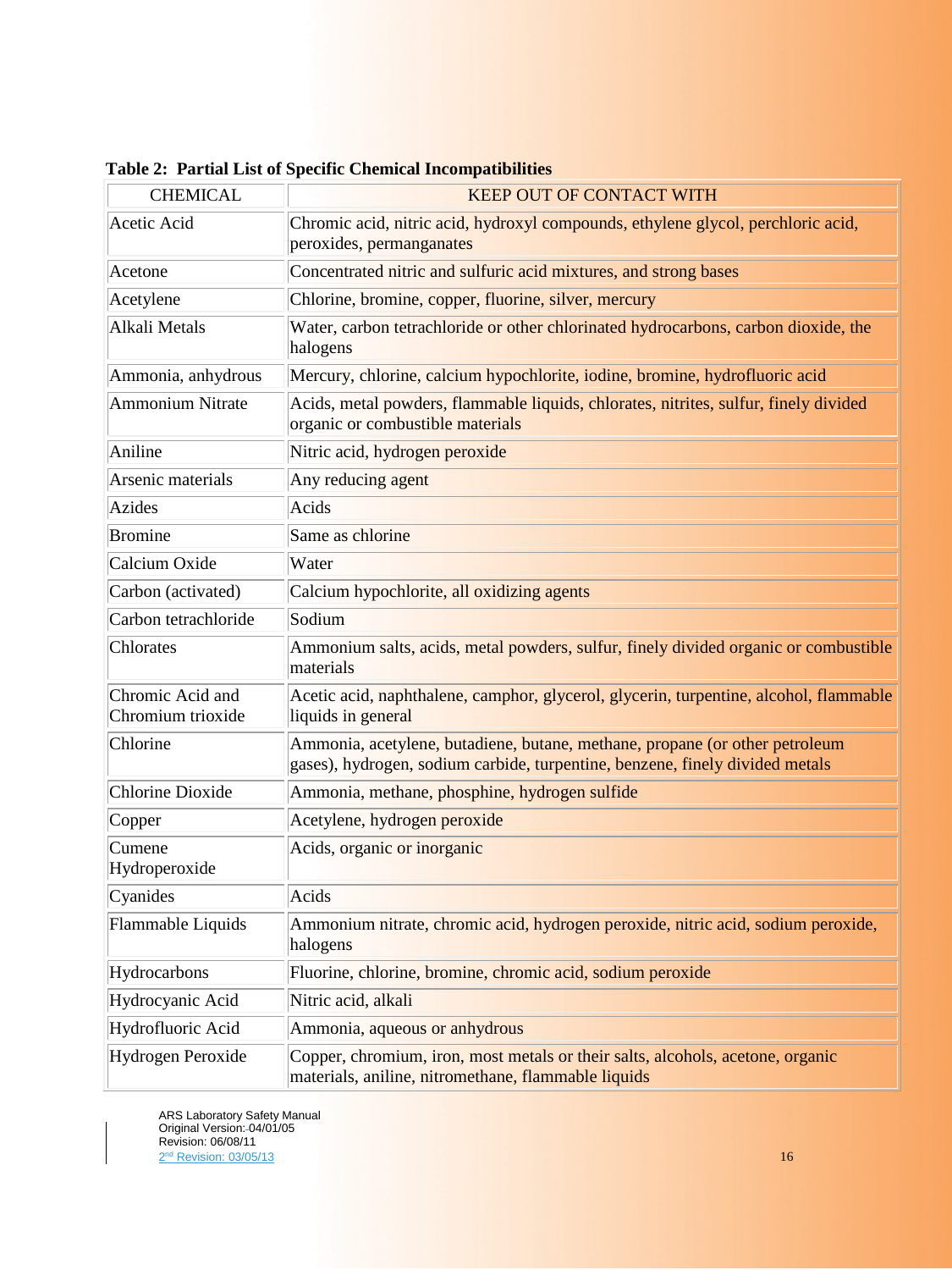| <b>Hydrogen Sulfide</b>               | Fuming nitric acid, other acids, oxidizing gases, acetylene, ammonia (aqueous or<br>anhydrous), hydrogen                                                              |
|---------------------------------------|-----------------------------------------------------------------------------------------------------------------------------------------------------------------------|
| <b>Hypochlorites</b>                  | Acids, activated carbon                                                                                                                                               |
| Iodine                                | Acetylene, ammonia (aqueous or anhydrous), hydrogen                                                                                                                   |
| Mercury                               | Acetylene, fulminic acid, ammonia                                                                                                                                     |
| <b>Nitrates</b>                       | Sulfuric acid                                                                                                                                                         |
| <b>Nitric Acid</b><br>(concentrated)  | Acetic acid, aniline, chromic acid, hydrocyanic acid, hydrogen sulfide, flammable<br>liquids, flammable gases, copper, brass, any heavy metals                        |
| <b>Nitrites</b>                       | <b>Acids</b>                                                                                                                                                          |
| <b>Nitroparaffins</b>                 | Inorganic bases, amines                                                                                                                                               |
| <b>Oxalic Acid</b>                    | Silver, mercury                                                                                                                                                       |
| Oxygen                                | Oils, grease, hydrogen; flammable liquids, solids, or gases                                                                                                           |
| Perchloric Acid                       | Acetic anhydride, bismuth and its alloys, alcohol, paper, wood, grease and oils                                                                                       |
| Peroxides, organic                    | Acids (organic or mineral), avoid friction, store cold                                                                                                                |
| Phosphorus (white)                    | Air, oxygen, alkalis, reducing agents                                                                                                                                 |
| Potassium                             | Carbon tetrachloride, carbon dioxide, water                                                                                                                           |
| Potassium chlorate and<br>perchlorate | Sulfuric and other acids                                                                                                                                              |
| Potassium<br>Permanganate             | Glycerin, ethylene glycol, benzaldehyde, sulfuric acid                                                                                                                |
| <b>Selenides</b>                      | <b>Reducing agents</b>                                                                                                                                                |
| <b>Silver</b>                         | Acetylene, oxalic acid, tartaric acid, ammonium compounds, fulminic acid                                                                                              |
| Sodium                                | Carbon tetrachloride, carbon dioxide, water                                                                                                                           |
| Sodium nitrite                        | Ammonium nitrate and other ammonium salts                                                                                                                             |
| <b>Sodium Peroxide</b>                | Ethyl or methyl alcohol, glacial acetic acid, acetic anhydride, benzaldehyde, carbon<br>disulfide, glycerin, ethylene glycol, ethyl acetate, methyl acetate, furfural |
| <b>Sulfides</b>                       | <b>Acids</b>                                                                                                                                                          |
| <b>Sulfuric Acid</b>                  | Potassium chlorate, potassium perchlorate, potassium permanganate (or compounds<br>with similar light metals, such as sodium, lithium, etc.)                          |
| <b>Tellurides</b>                     | Reducing agents                                                                                                                                                       |

(From Manufacturing Chemists' Association, *Guide for Safety in the Chemical Laboratory,* pp. 215-217, Van Nostrand Reinhold, 2nd Edition.)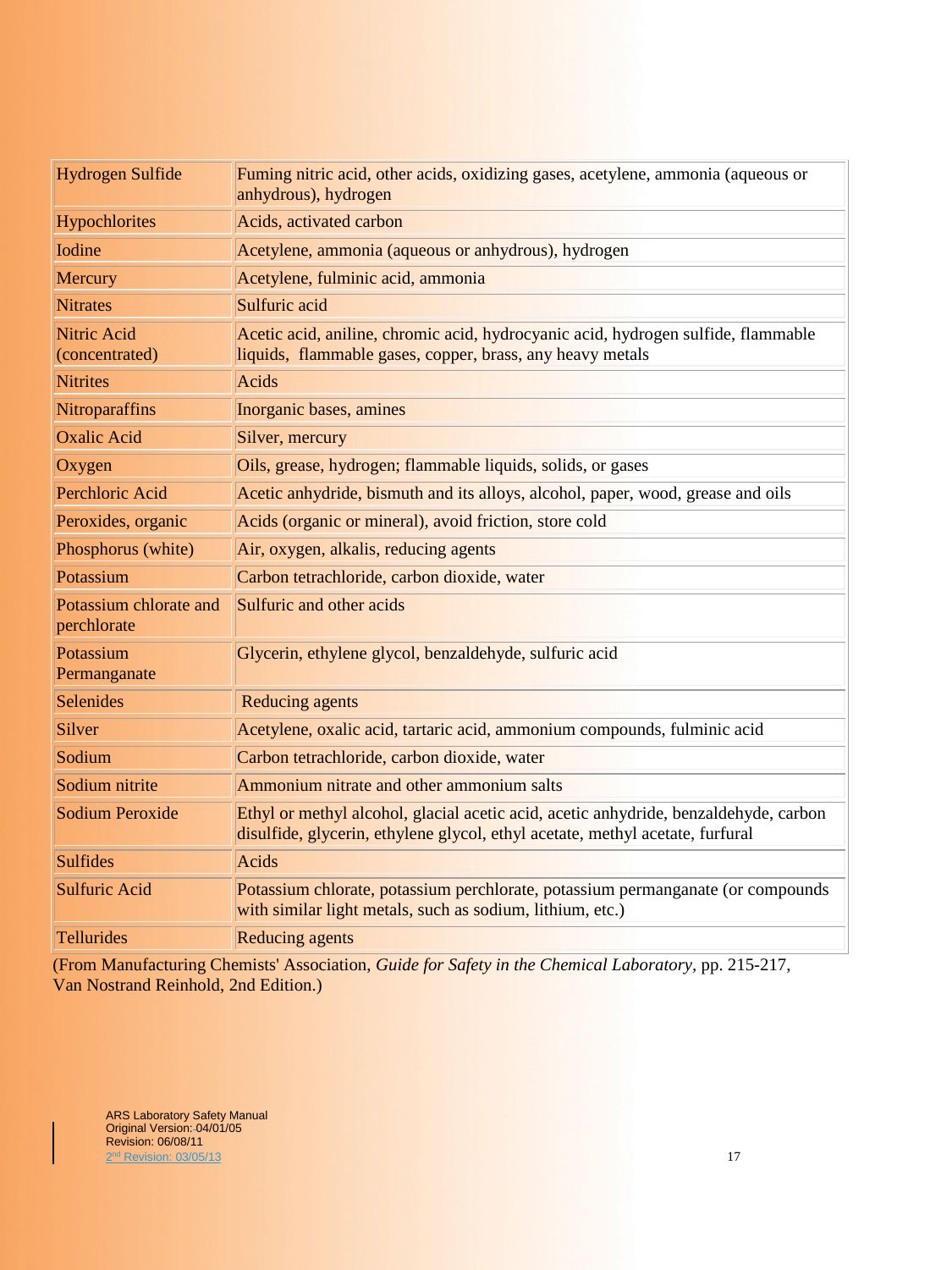## <span id="page-17-0"></span>**Chemical Storage**

- Chemicals should be stored in well-marked locations and should conform to the storage compatibility restrictions discussed in Table 1 and Table 2.
- Hazardous chemicals should be stored in appropriate containers, tightly capped, upright, and on the lowest shelves of cabinets that are NFPA approved for those chemicals. Refer to the respective MSDS for specific information.
- "Reasonable" quantities of chemicals should be kept on hand in the laboratory. The outside storage building can house chemicals that are not subject to deterioration from extreme climate conditions
- Metal drums containing flammable chemicals are prohibited in laboratories as they present a particular hazard if not properly grounded.
- Flammables should be dispensed for use then immediately returned for storage in OSHA approved cabinets; under any circumstances no more than five gallons of combined flammables and combustibles should be outside of storage at any time in the laboratory.
- Small quantities of chemicals can be dispensed in well-labeled secondary containers for prompt use at individual work stations, as long as they do not pose a health, spill or fire hazard/risk.
- Expired hazardous chemicals should be appropriately stored in designated locations until a sufficient quantity of waste is collected for cost-effective disposal through a licensed facility. (See "Chemical Waste" section)

## **Chemical Waste Disposal**

<span id="page-17-1"></span>Laboratories follow the guidelines and regulations for handling, transportation and disposing of chemical substances and waste set forth by the State, Local and Federal regulations. Materials that are non-hazardous either by virtue of their chemical nature or by regulated level can be disposed through sanitary sewer, which may require initial pH adjustment, or through the solid waste sanitation services. Under no circumstances is any hazardous substance to be disposed down the sanitary sewer drain or with normal refuse.

#### **Basic Procedure**

- Hazardous samples, chemicals and materials are collected in original or other suitable primary container, properly labeled and stored in designated locations until sufficient material has been collected for cost-effective disposal through a licensed facility.
- Containers shall be in good condition, appropriate for the material contained and equipped with a properly fitting cap or other closure so as to avert any leakage. Containers shall be compatible with substances contained therein.
- Plastic bags, where use as containers is acceptable, shall be without punctures or tears and shall be tightly sealed; double bagging is always preferred.
- Labeling:
	- o All hazardous waste containers must include the words "Hazardous Waste."
	- o .All other information that is not relevant to the waste contents must be eliminated.
	- o Labels for hazardous waste containers must include dates when the waste container was started and filled to capacity as shown in the following template: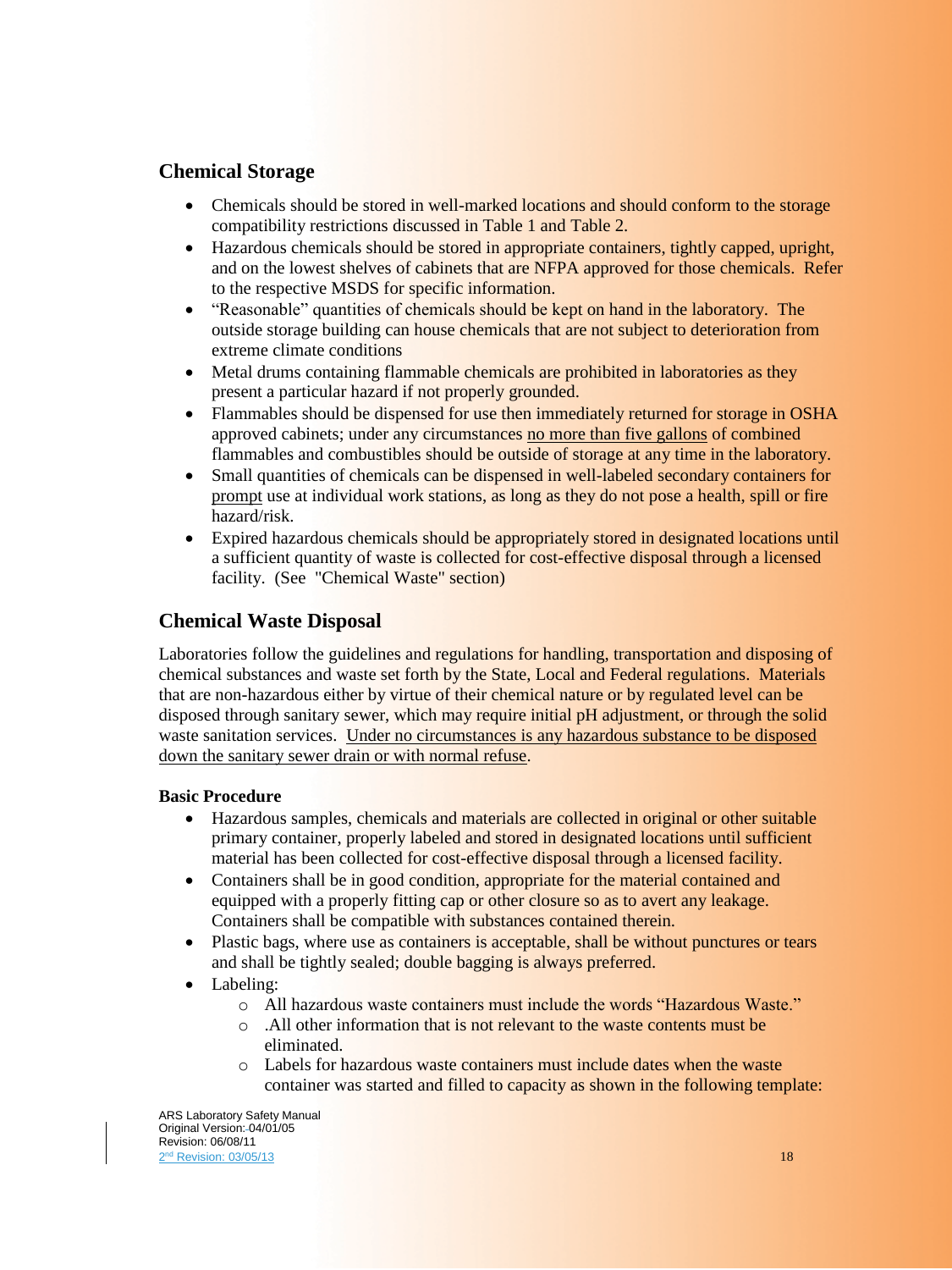

- Follow any additional instructions of the waste disposal that are outlined in the MSDS.
- All hazardous waste manifests are required to be kept on-site for three years per VADEQ. Land Disposal Restriction forms (part of the manifest) must also be retained on-site for three years. Copies of manifests will be stored and readily accessible in the physical plant building for potential VADEQ inspections.

#### **Chemical Container Disposal**

• Prior to disposing of empty or near-empty chemical containers in normal refuse, they must be sufficiently rinsed using a solvent capable of removing the chemical; the resulting rinsate thus becomes waste and must be disposed of accordingly. If the container has not been cleaned as stated above, the container shall become hazardous waste.

#### **Mixing and Storage of Waste Chemicals**

Waste chemicals are stored in a similar manner as reagent chemicals, with the exception of instances when mixed waste classes cannot be avoided. As a rule of thumb, chemicals should be segregated by the classes listed below, although Table 1 and Table 2 above indicate specific incompatibilities when mixing and storing.

- Acids
- Caustics
- Chlorinated Solvents
- Non-chlorinated Solvents
- Mercury Wastes
- Oxidizing Agents
- PCB Wastes
- Reactive Chemicals
- Waste Oil
- Wastes with Heavy Metal **Contamination**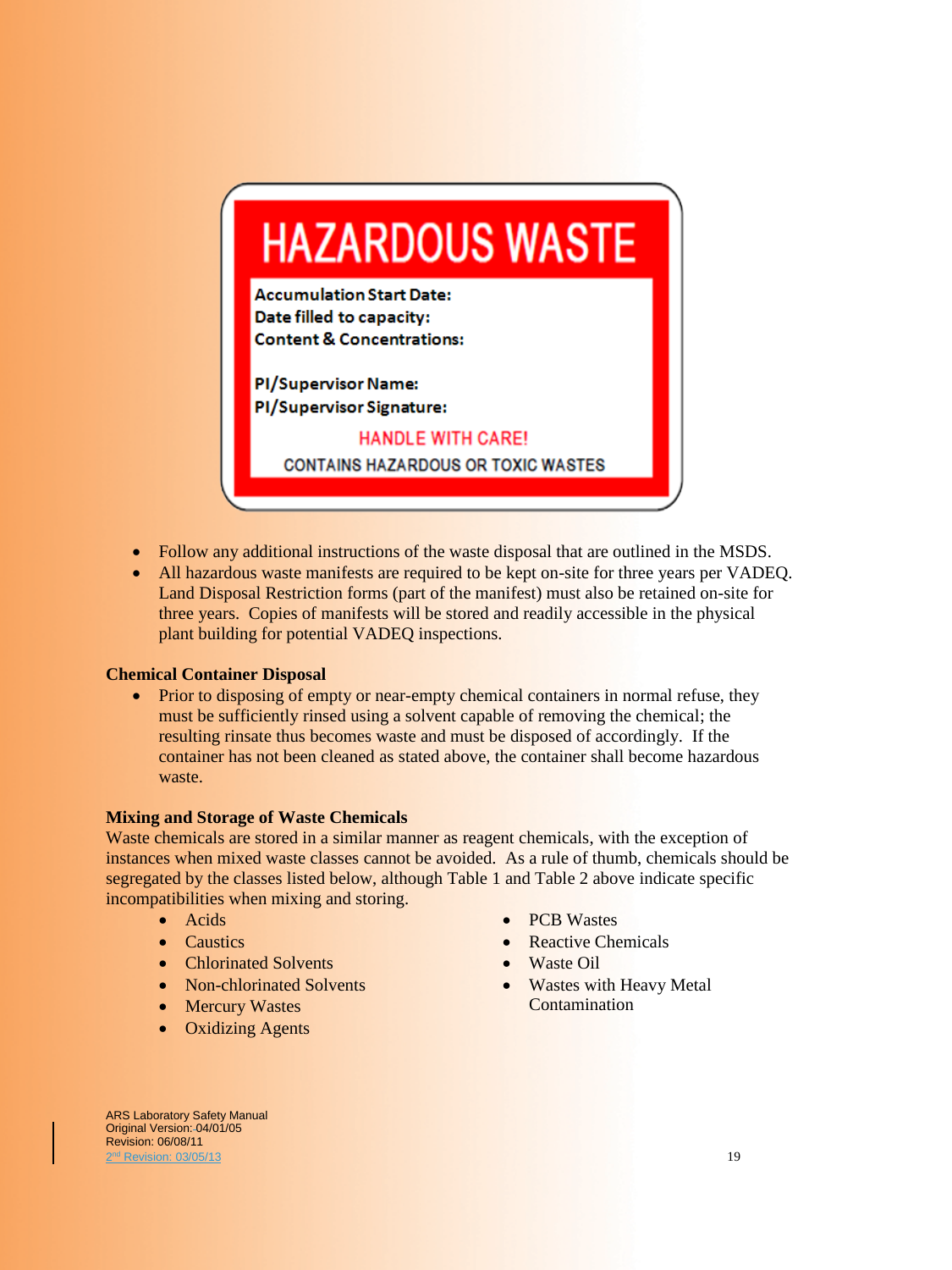## **Chemical Spills**

#### **Prevention**

<span id="page-19-0"></span>A hazardous chemical spill means that an unexpected "release" of a hazardous chemical has occurred. The release may be a gas, liquid or solid, requiring mitigation to control the release and further spreading of the chemical. Different approaches to mitigating the spill are required depending on the chemical's toxicity, reactivity and flammability, routes of entry into the body, the promptness of action and the magnitude of the release. First and foremost, proper techniques for handling, transporting and storing hazardous chemicals will help prevent spills.

#### **Handling and Transportation of Chemicals**

The following practices can help prevent spills or minimize the spread of a spill:

- Place containers of hazardous chemicals in secondary containment, such as a tray, bucket, basin or plastic tub. The use of trays for containers is advisable in the hazardous waste storage building.
- Line bench tops with absorbent paper.
- When carrying bottles through the laboratory, carry one bottle at a time. Use both hands, one on the neck of the bottle and the other underneath. Avoid hooking a finger through the glass ring on top of the bottle, allowing it to dangle while being transported. Never carry or attempt to pick up a bottle by the cap.
- When transporting bottles through the laboratory with a laboratory cart, be sure that the containers are secure enough to withstand uneven surfaces and sudden stops. Bottles should not be placed near the edge of the cart, nor should they be touching each other or other glassware during transport. Incompatible chemicals should not be transported on the same cart.
- Use of "bottle carriers" is prudent for transport of any kind.
- Use "chemical carriers" when carrying chemicals through hallways.
- Move chemicals through the building on carts with lips to prevent the container from sliding off.

See "Compressed Gases" section above for safety information.

#### **Emergency Spills**

These spills are characterized by any of the following:

- Causing personal injury or chemical exposure that requires medical attention
- Causing a fire hazard or uncontrollable volatility
- Contaminating a public area, land or water
- Causing a spill that cannot be controlled or isolated by laboratory personnel
- Causing damage to university property that will require repairs
- Involving any quantity of metallic mercury
- Requiring prolonged or overnight cleanup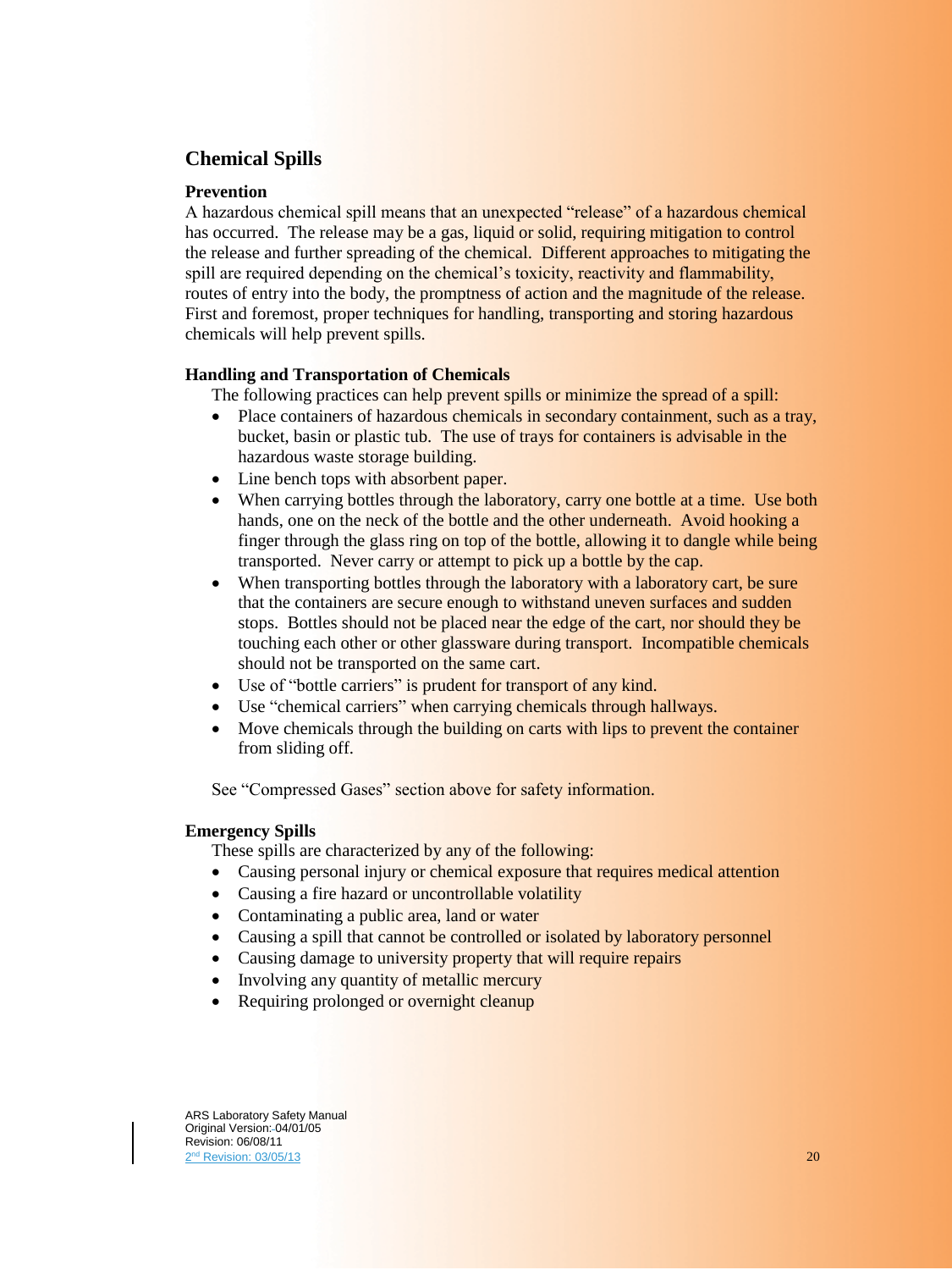#### **Minor Spill Management**

- Minor spills are those which do not fit the criteria for Emergency Spills.
- Attend to any persons who may have been affected.
- Notify persons in the immediate area around the spill.
- Evacuate all nonessential personnel from the spill area.
- If the spilled material is flammable, turn off electrical, ignition and heat sources.
- Avoid breathing vapors of the spilled material.
- Increase ventilation by turning on fume hoods and opening the sashes to full open position.
- Secure supplies to effect cleanup.
- Put on appropriate PPE.

## **Emergency Spill Management**

- Don't panic but send for help first, *if possible*!
- Notify the **Police (x 5411 and/or 9-911)** of the incident.
- If the spill presents an immediate danger, evacuate the spill site, warn others, control entry to the spill site, and wait for first responders.
- Remove contaminated clothing. Flush skin/eyes with water at least 15 to 30 minutes; use soap for intermediate and final cleaning of skin areas.
- Protect yourself; then remove injured person(s) to fresh air, if safe to do so.
- If flammable vapors are involved, do not operate electrical switches unless to turn off motorized equipment. Try to turn off or remove electrical, ignition and heat sources, where safe to do so.
- Do not touch the spill without appropriate PPE.
- Where the spill does not present immediate personal danger, try to control the spread or volume of the spill. This could mean shutting a door, moving nearby equipment to prevent further contamination, mitigating the source including the use of the spill kit. Never assume gases or vapors do not exist or are harmless because of lack of smell.

#### **Spill Control Materials**

Spill pads, waste bags, loose absorbents and personal protective equipment are sufficient to control most spills, with the exception of hydrofluoric acid and mercury. EHS supplies general use kits for this purpose.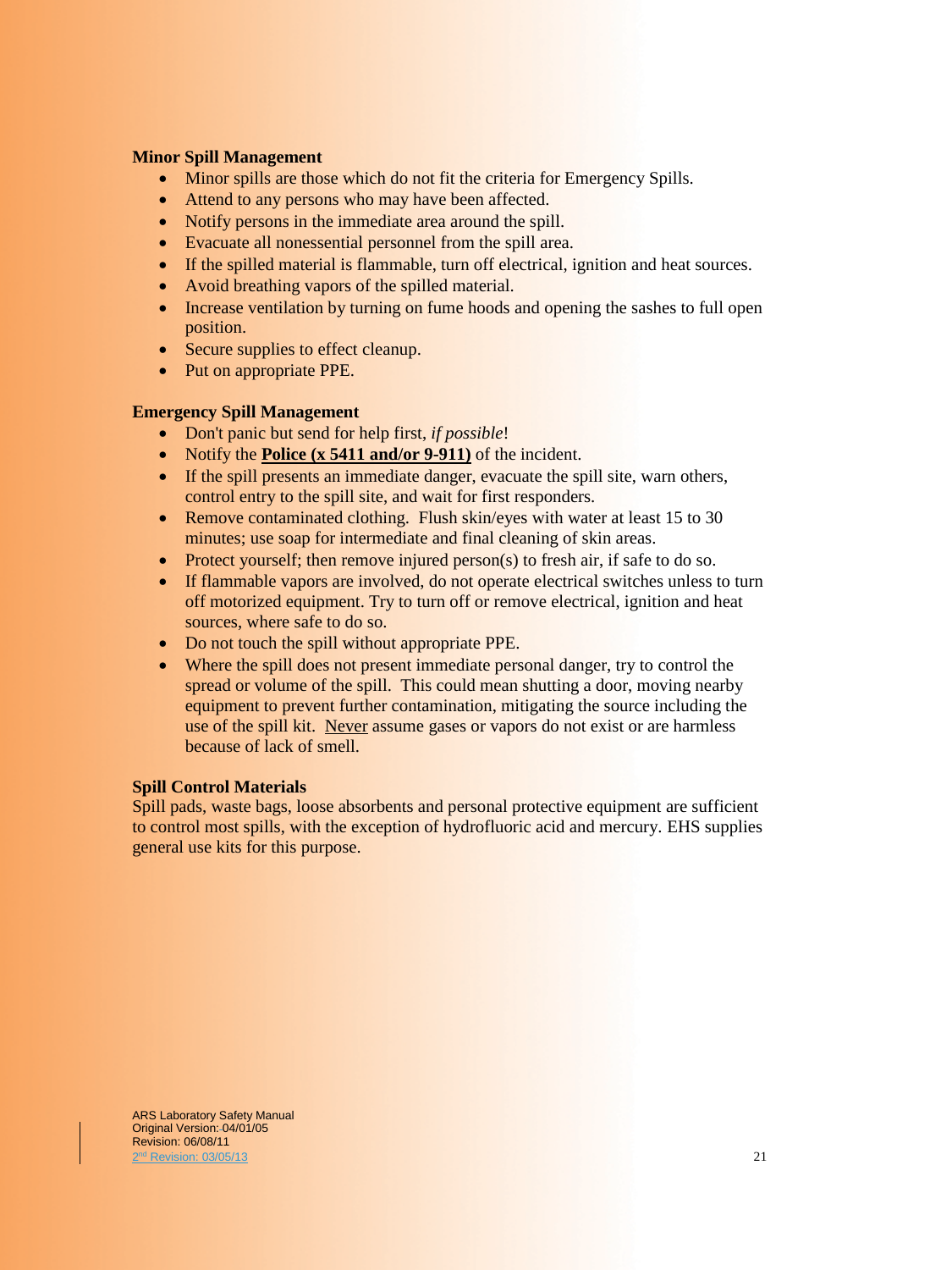# **Appendix A: Quarterly Safety Checklist**

<span id="page-21-0"></span>

| Inspector_ | Date                                                                                                                 |
|------------|----------------------------------------------------------------------------------------------------------------------|
|            | <b>Housekeeping</b>                                                                                                  |
|            | Broken Glass Disposal box is available; used for discarding broken but<br>"uncontaminated" glassware.                |
|            | Aisles are free of clutter and obstructions; there is a free path of egress to the exit.                             |
|            | Food and beverages are not consumed in the laboratory nor stored in the<br>laboratory refrigerators.                 |
| $\Box$     | Equipment is in good operating condition.                                                                            |
|            | Equipment logbooks are maintained for maintenance, troubleshooting and repair.                                       |
|            | <b>Safety Devices</b>                                                                                                |
| I          | Fume hoods are functioning properly, as evidenced by flow indicator (Kim<br>Wipe).                                   |
| $\Box$     | Eye Wash Stations, Safety Showers, Fire Blanket are properly functioning.                                            |
| $\Box$     | First Aid Kit is available and adequately stocked with supplies.                                                     |
| $\Box$     | Spill cleanup kits are readily available and complete.                                                               |
| $\Box$     | PPE is readily available and is appropriately used by laboratory staff.                                              |
|            | <b>Fire and Electrical Safety</b>                                                                                    |
|            | Evacuation routes are clearly marked.                                                                                |
|            | Fire extinguishers are available (not blocked by boxes or equipment) and<br>certifications are current $(< 1$ year). |
|            | Flammables are stored in proper cabinets and refrigerators (explosion-proof).                                        |
|            | <b>Chemical and Waste Safety</b>                                                                                     |
|            | Chemical containers are in good condition (including closures) and labeled.                                          |
|            | Chemicals are appropriately used and stored according to compatibility.                                              |
|            | Compressed gas tanks are securely fastened.                                                                          |
|            | Malodorous chemicals are properly ventilated.                                                                        |
|            | Waste containers are properly labeled and stored for disposal.                                                       |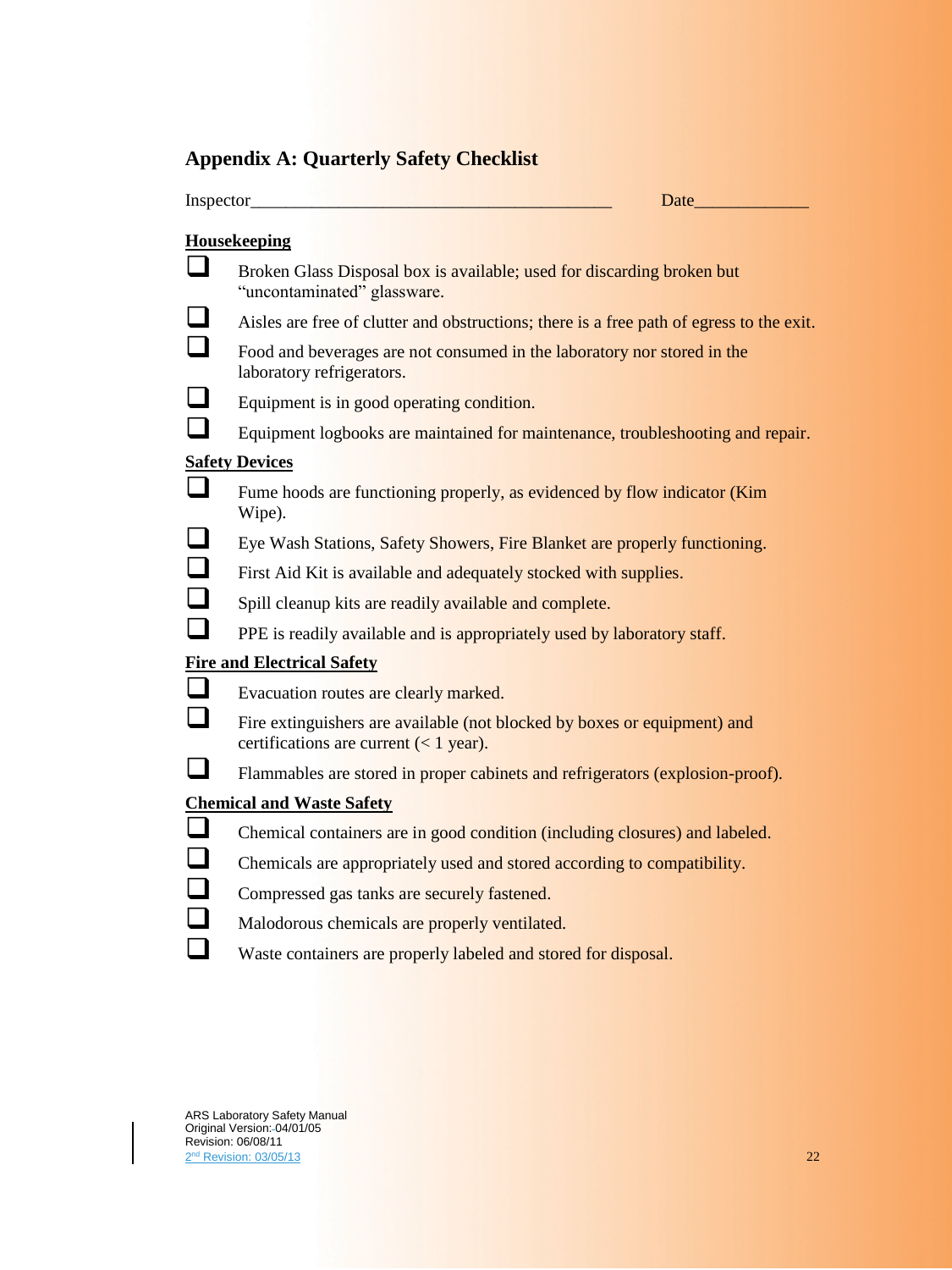#### **VIRGINIA STATE UNIVERSITY AGRICULTURAL RESEARCH STATION PETERSBURG, VA. 2380 PHONE: (524) 524-5596 FAX: (524) 524-5950**

## **Appendix B: Incident Report Form**

<span id="page-22-0"></span>**The completed form must be returned to the laboratory manager/** ARS Administration. In their absence, the matter should be referred to the University Safety Office **within 24 Hours of the incident. Please print clearly, complete all sections and submit originals only. Privacy: This information will be stored securely and only used or released in accordance with the University's Privacy Policy** 

| <b>Involved/Injured Person</b>                                                                                                                                 |                                                                         |  |
|----------------------------------------------------------------------------------------------------------------------------------------------------------------|-------------------------------------------------------------------------|--|
|                                                                                                                                                                |                                                                         |  |
| Sex: $\Box$ Male $\Box$ Female                                                                                                                                 |                                                                         |  |
| Date of Birth: 2008                                                                                                                                            |                                                                         |  |
|                                                                                                                                                                |                                                                         |  |
| Position:<br><u> The Risk Hotel A</u>                                                                                                                          |                                                                         |  |
| <b>Location of Incident:</b> Building<br><b>Type of Incident:</b> Fire: Chemical Spill: Personal Injury: Cher                                                  |                                                                         |  |
|                                                                                                                                                                |                                                                         |  |
| <b>Details of Incident</b>                                                                                                                                     |                                                                         |  |
|                                                                                                                                                                |                                                                         |  |
| Incident Occurred: During Research: Cher: Cher: Cher.                                                                                                          |                                                                         |  |
|                                                                                                                                                                |                                                                         |  |
| what happened and how the incident occurred. Note any chemicals/equipment<br>involved. (Attach sketch/additional information if req.) ________________________ |                                                                         |  |
| Describe the Personal Injuries and/or details of any damage to Property/ Environment.                                                                          |                                                                         |  |
| Was there a witness? $\square$ No $\square$ Yes Name: Phone: Phone:                                                                                            |                                                                         |  |
| Treatment provided: $\Box$ None $\Box$ First Aid $\Box$ Doctor $\Box$ Hospital $\Box$ Other (specify)                                                          |                                                                         |  |
| Name of Attending Physician <b>contract the Contract of Attending Physician</b>                                                                                |                                                                         |  |
| Signature of Person Involved: Name: Signature: Signature: Date                                                                                                 | <u> 1994 - Johann John Harry, mars and deutscher Amerikaanse kommen</u> |  |
| (If Person Involved is unavailable, Witness signature required)                                                                                                |                                                                         |  |
| Lab Supervisor Signature: Name: Signature: Signature: Date                                                                                                     |                                                                         |  |
| THIS ACCIDENT/INCIDENT REPORT IS NOT REQUIRED FOR MINOR ACCIDENTS OF A                                                                                         |                                                                         |  |
| SHORT, TERM NATURE (E.G. MINOR SCRAPES, BRUISES, ETC.) THE FORM IS INTENDED TO                                                                                 |                                                                         |  |

SHORT- TERM NATURE (E.G. MINOR SCRAPES, BRUISES, ETC.). THE FORM IS INTENDED TO DOCUMENT SERIOUS OR POTENTIALLY SERIOUS INCIDENTS INCLUDING WORK-RELATED ILLNESSES, SIGNIFICANT BEHAVIORAL PROBLEMS OR ACCIDENTS INVOLVING INJURIES SUCH AS LACERATIONS, FRACTURES, EYE/ INNER EAR/TEETH INJURY, INJURIOUS FALLS AND ANY INCIDENTS WHICH REQUIRE TREATMENT BY MEDICAL PERSONNEL.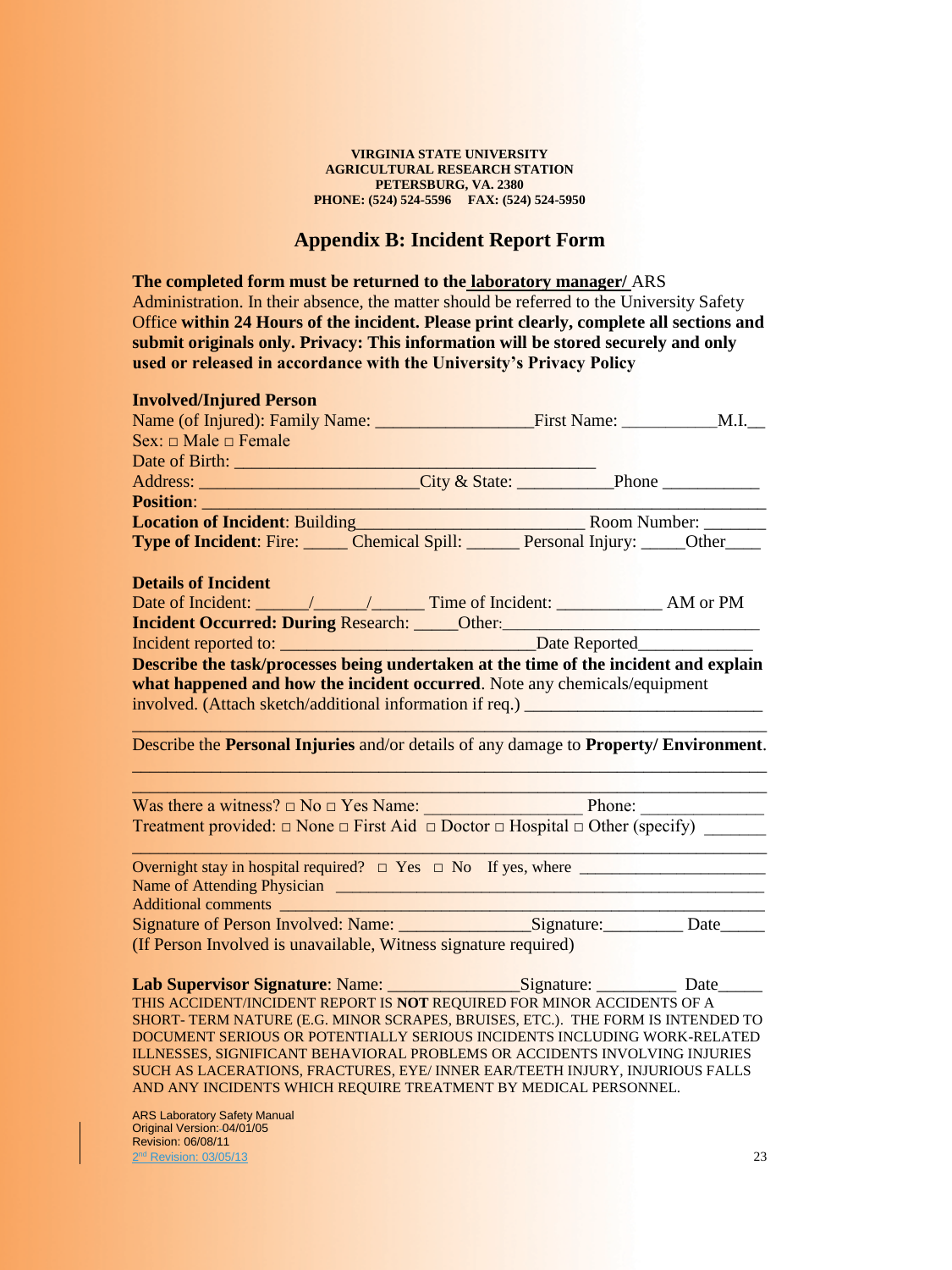#### **Appendix C: Safety Information Resources**

<span id="page-23-0"></span>American Conference of Governmental Industrial Hygienists 1300 Kemper Meadow Drive Cincinnati, OH 45240 Phone: (513) 742-2020

American Society of Safety Engineers (ASSE) 1800 East Oakton Street, Des Plaines, IL 60618 Phone: (708) 692-4121

American Industrial Hygiene Association (AIHA) 2700 Prosperity Ave., Suite 250 Fairfax, VA 22031 Phone: (703) 849-8888

Bureau of Microbiological Science Division of Consolidated Laboratory Services Commonwealth of Virginia Box 1877, Richmond, VA 23215 Phone (757) 786-3756

Centers for Disease Control and Prevention (CDC) 1600 Clifton Rd., N.E., Atlanta, GA 30333 Phone: (404) 639-3535

Chemical Abstracts Service Division of American Chemical Society BOX 3012, Columbus, OH 43210 Phone: (614) 421-3600

Chemical Health and Safety Division American Chemical Society (ACS) 1155 16th. St., N.W. Washington, DC 20036

Chemical Manufacturers Association (CMA) 2501 M Street, NW, Washington, DC 20037 Phone: (202) 887-1100

Compressed Gas Association, Inc. 1235 Jefferson Davis Highway, Arlington, VA 22202 Phone: (703) 979-0900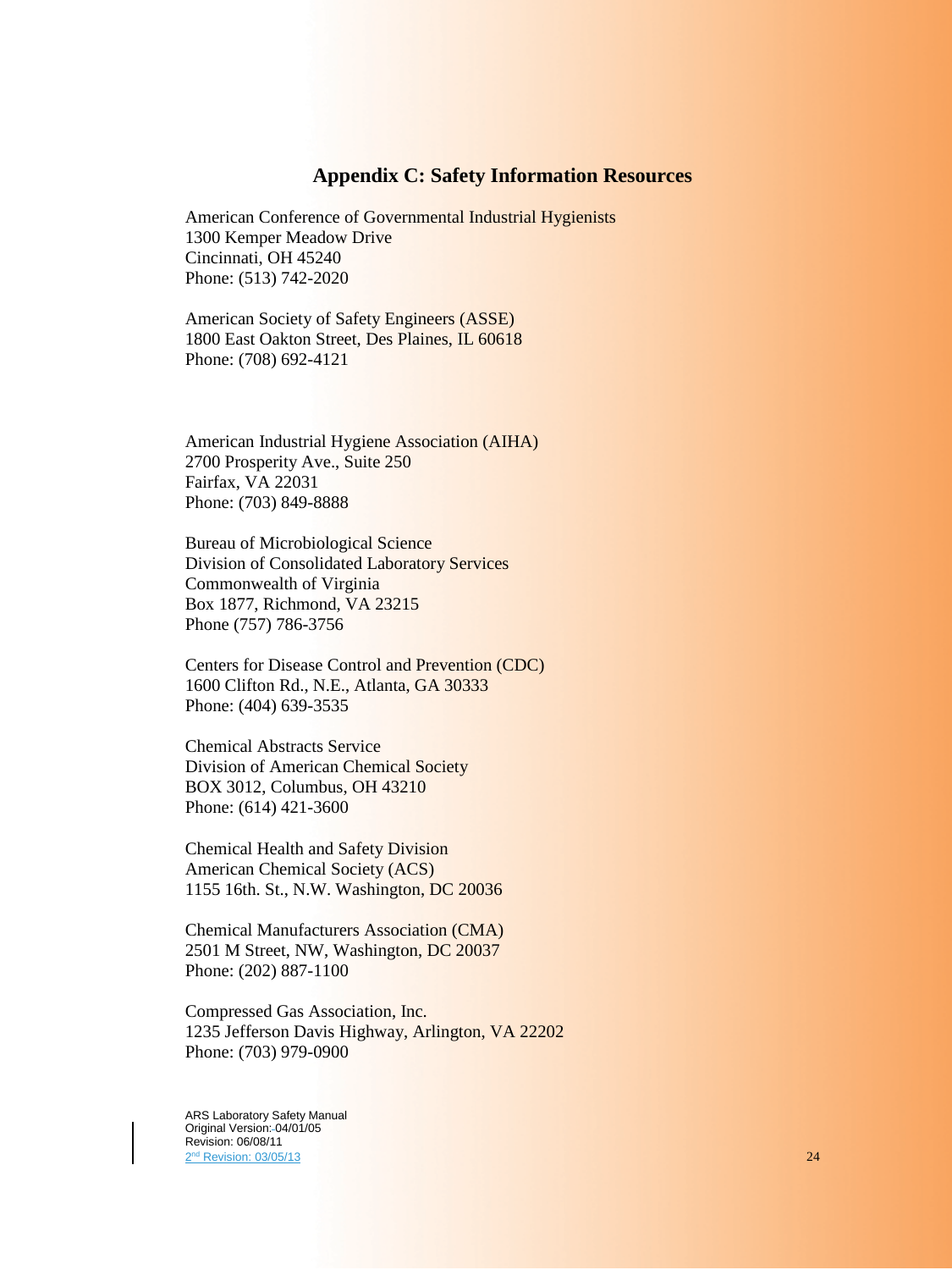Fisher Scientific 711 Forbes Avenue, Pittsburgh, PA 15219 Phone: (412) 562-8300

Health Education Programs, Inc. (HEP) 808 Busse Highway Park Ridge, IL 60068 Phone: (312) 696-1824

J.T. Baker Chemical Co. 222 Red School Lane, Phillipsburg, NJ 08865 Phone: (201) 859-2151

Mallinckrodt, Inc. Science Products Division P.O. Box M, Paris, KY 40361 Phone: (314) 982-5000

The Merck Index An Encyclopedia of Chemicals, Drugs, & Biologicals Merck and Co. Inc. Rahway, NJ 07065

National Fire Protection Association (NFPA) Batterymarch Park, Quincy, MA 02269 Phone: (617) 770-3000

National Institute for Occupational Safety and Health (NIOSH) 4676 Columbia Parkway, Cincinnati, OH 45226 Phone: (513) 533-8236

National Safety Council 1121 Spring Lake Drive Itasca, IL 60143-3201 Phone: (708) 775-2281

National Animal Disease Center U.S. Department of Agriculture Ames, IA 50010 Phone: (515) 862-8258

Occupation Safety and Health Administration (OSHA) Health Standards 200 Constitution Ave., Washington, DC 20210 Phone: (202) 523-7075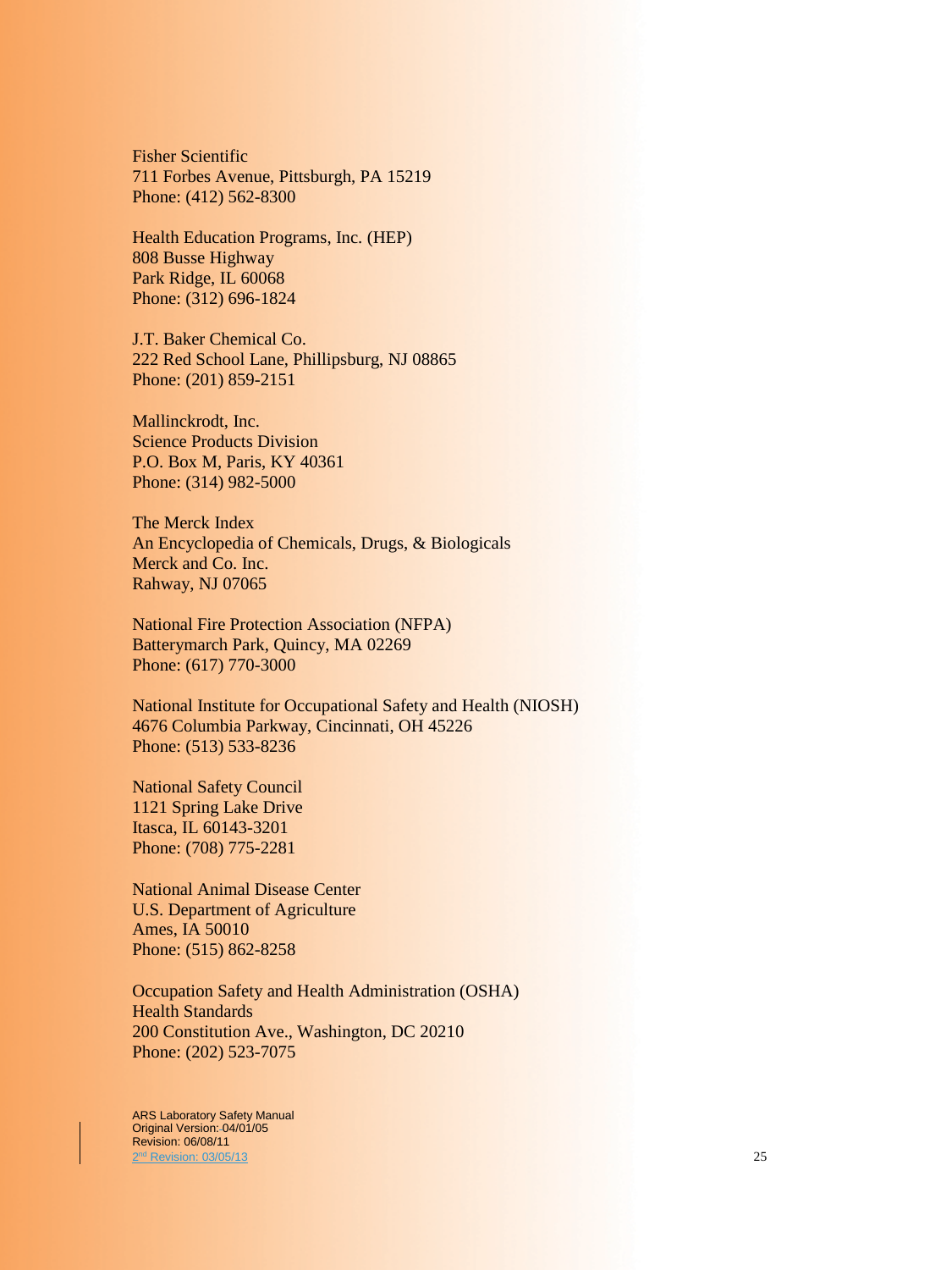Sigma Aldrich Corporation PO Box 355, Milwaukee, Wisconsin 53201 Phone: Sigma- (314) 771-5765 Aldrich - (414) 273-3850

U.S. Environmental Protection Agency (EPA) 401 M. Street SW, Washington, DC 20460 Phone: (202) 382-4700

U.S. Department of Health and Human Services 330 Independence Ave., SW, Washington, DC 20201 Phone: (202) 475-0257

Virginia Occupational Safety and Health Administration (VOSHA) 2600 Eltham Ave. Norfolk, VA 23513 Phone: (757) 858-6700

Virginia Department of Environmental Quality Pembroke IV Virginia Beach, VA 23462 Phone: (757) 552-1251

#### **Useful Links:**

School Chemistry Laboratory Safety Guide (*October 2006).* U.S. Consumer Product Safety Commission, Department of Health and Human Services Centers for Disease Control and Prevention National Institute for Occupational Safety and Health.<http://www.cpsc.gov/cpscpub/pubs/niosh2007107.pdf>

World Health Organization 2004, Laboratory Biosafety Manual - Third Edition Geneva 2004, <http://www.who.int/csr/resources/publications/biosafety/>

U.S. Department of Labor | Occupational Safety & Health Administration | 200 Constitution Ave., NW, Washington, DC 20210 Telephone: 800-321-OSHA (6742) | TTY: 877-889-5627, [www.OSHA.gov,](http://www.osha.gov/) http://www.osha.gov/SLTC/laboratories/index.html

[The National Toxicology Program](http://ntp-server.niehs.nih.gov/) The National Institute of Environmental Health Sciences, National Institutes of Health (NIEHS), U.S. Department of Health and Human Services. http://ntp.niehs.nih.gov/

[EPA Hazardous and Toxic Chemical Search](http://www.epa.gov/enviro/html/emci/chemref/index.html) - Environmental Protection Agency, <http://www.epa.gov/enviro/html/emci/chemref/index.html>

[Toxic Substances and Public Health](http://www.atsdr.cdc.gov/atsdrhome.html) - The Agency for Toxic Substances and Disease Registry (ATSDR), U.S. Department of Health and Human Services,<http://www.atsdr.cdc.gov/>

[Laboratory Survival Manual -](http://ehs.virginia.edu/ehs/ehs.chemicalsafety.html) The University of Virginia, [http://ehs.virginia.edu/ehs/ehs.chemicalsafety.html.](http://ehs.virginia.edu/ehs/ehs.chemicalsafety.html) 

US National Institute of Health's,<http://bioethics.od.nih.gov/>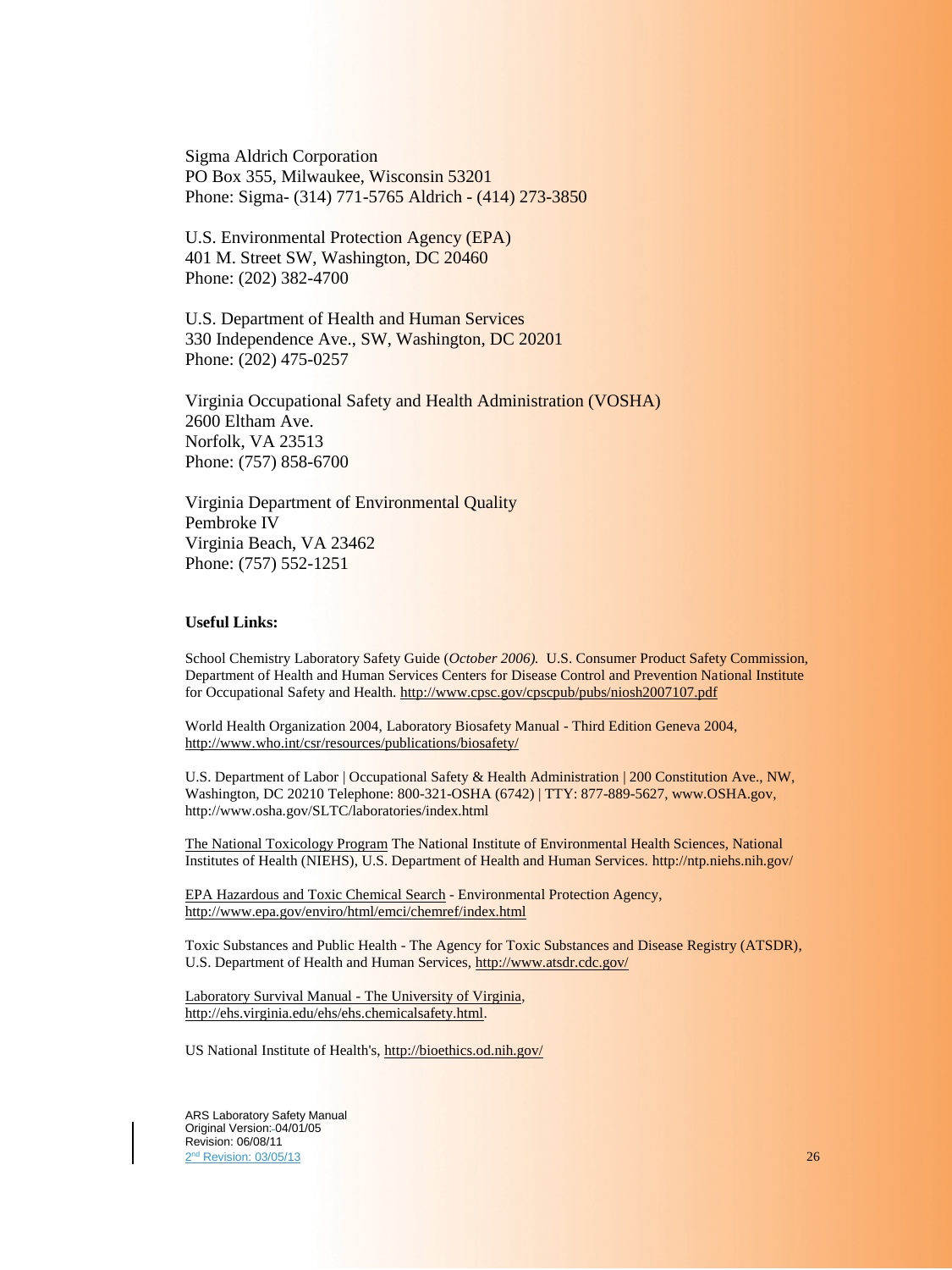#### Appendix D: Definitions of Terms

<span id="page-26-0"></span>In complying with these standards, it is vital that all employees have a basic understanding of all criteria which define chemical safety and hazardous chemicals including the following terms:

Action level – A concentration for a specific substance, calculated as an eight (8) hour time-weighted average (TWA), which initiates such activities as exposure monitoring and medical surveillance. Typically it is one-half that of the Permissible Exposure Limit (PEL).

Acute – Severe, often dangerous conditions in which relatively rapid changes occur. Carcinogen - Any substance that is known to induce cancerous growths in humans or animals.

Ceiling – A maximum exposure limit which should not be exceeded under any circumstances.

Corrosivity – A hazardous property for chemicals which can burn, irritate or destructively attack living tissue

Designated Area – An area which may be used for work with "select carcinogens, reproductive toxins, or substances which have a high degree of acute toxicity." A designated area may be the entire laboratory, an area of a laboratory, or under a laboratory hood.

Employee – An individual employed in a laboratory work place who may be exposed to hazardous materials.

 $F$ lammability – A hazardous property for chemicals measured by the ease of ignitability of a gas, liquid, or solid.

Hazardous Substances – Materials which pose hazards based on flammability, corrosivity, reactivity, and toxicity.

Health Hazard  $- A$  substance for which there is statistically significant evidence from studies conducted in accordance with established scientific principles that acute or chronic health effects may occur in exposed employees. This term includes carcinogens, toxins/toxic agents, sensitizers, agents, etc. which adversely act on the organs and anatomical systems.

MSDS – Material Safety Data Sheet

.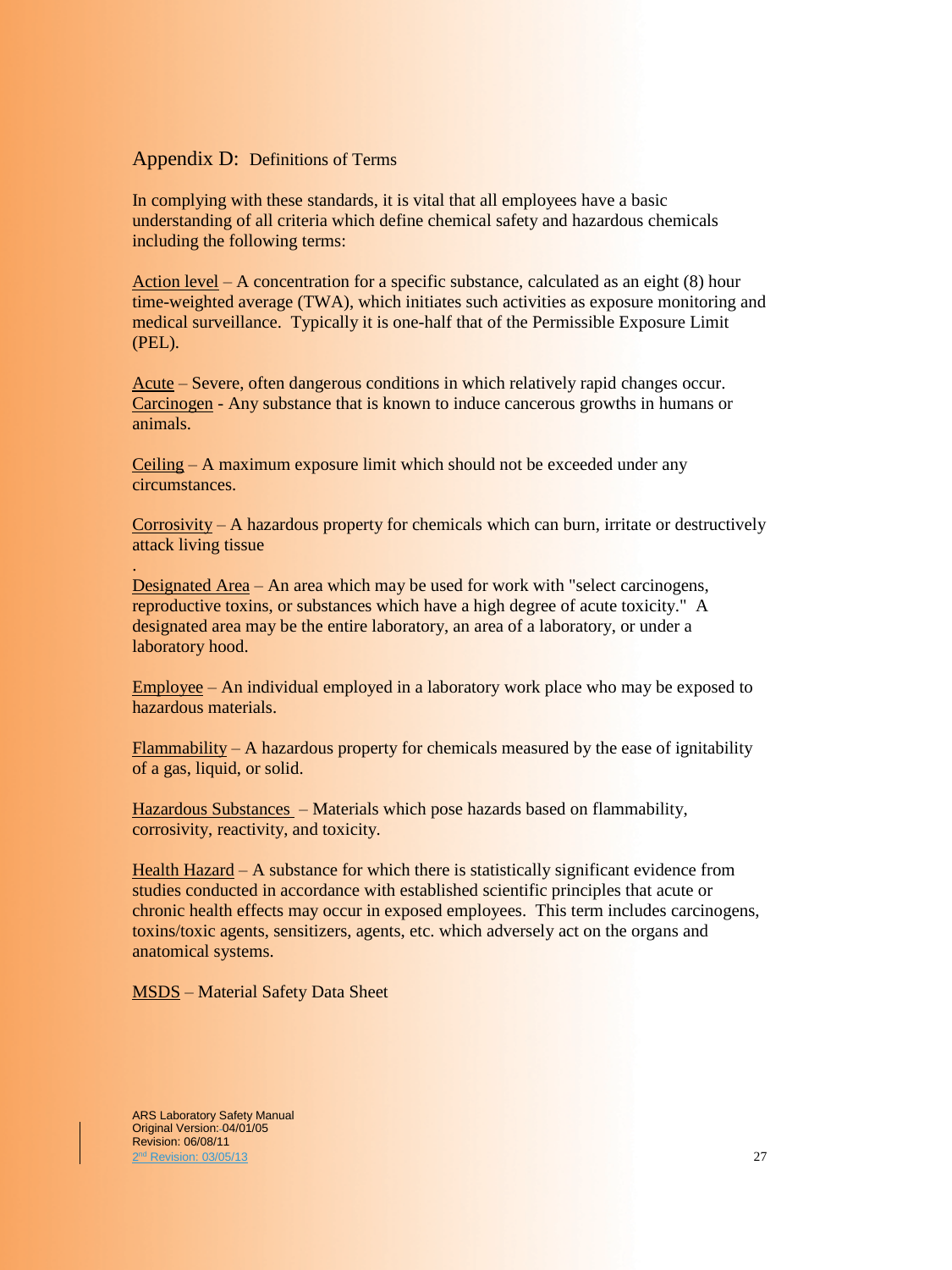#### Permissible Exposure Limit (PEL)

– The level of exposure deemed to be the maximum safe concentration; generally the same value as the threshold limit value (TLV). It is enforceable by OSHA as a legal standard and may be either a time-weighted-average (TWA) exposure limit (8 hour), a 15-minute short term exposure limit (STEL), or a ceiling (C) (or maximum). The PELs can be found in Tables Z-1, Z-2, or Z-3 of 29 CFR 1910.100.

Personal Protective Equipment (PPE) – Any device or clothing worn by the worker to protect against hazards in the environment. Examples are safety goggles/glasses, laboratory coats, respirators, gloves, etc.

Poisons – Substances that causes death or serious injury after exposure to relatively small amounts. All such substances have the potential of being poisonous in given quantities.

Reactivity – A hazardous property of chemicals that causes a sudden, and oftentimes, explosive/instantaneous release of large or small amounts of pressure, gas, and heat when subjected to sudden shock, pressure, or high temperature.

Short Term Exposure Limit (STEL) – Represented as STEL or TLV-STEL, the maximum concentration to which workers can be exposed for short periods of time, usually 15 minute increments, four times throughout the day, with at least one hour between exposures.

Threshold Limit Value (TLV) – An advisory exposure guideline – not a legal standard – that defines the conditions under which it is believed that nearly all workers may be regularly exposed to an airborne substance with no adverse effect. They are categorized into time weighted average (TLV-TWA), short term exposure limit (TLV-STEL) and ceiling (TLV-C).

Time Weighted Average (TWA) – The time weighted average for a normal 8 hour work day and a 40 hour work week to which nearly all workers may be regularly exposed to airborne substances with no adverse effect.

Toxicity – A hazardous property of chemicals such as carcinogens, irritants, or poisonous gases, liquids, and solids which are irritating to or affect the health of humans.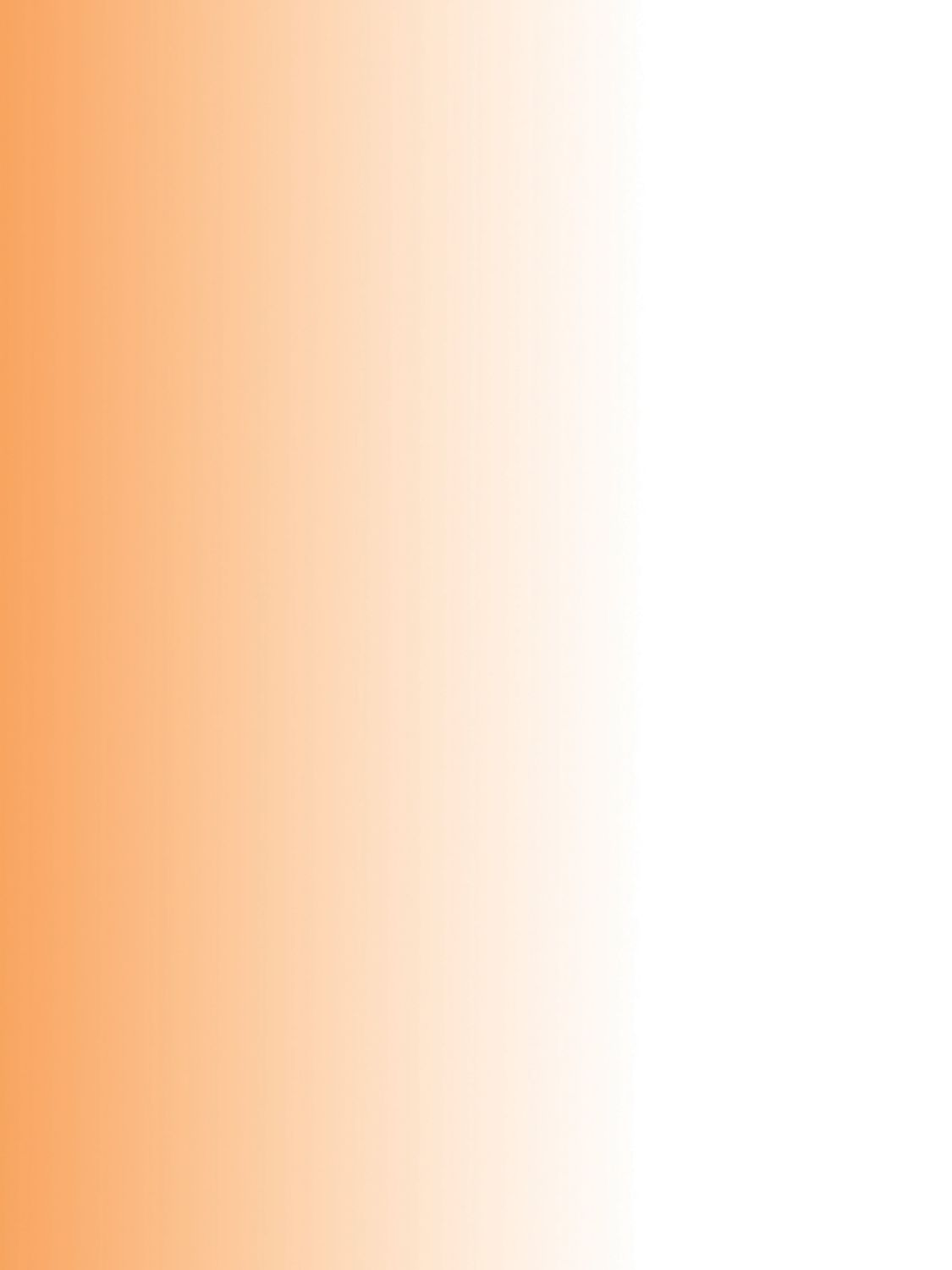